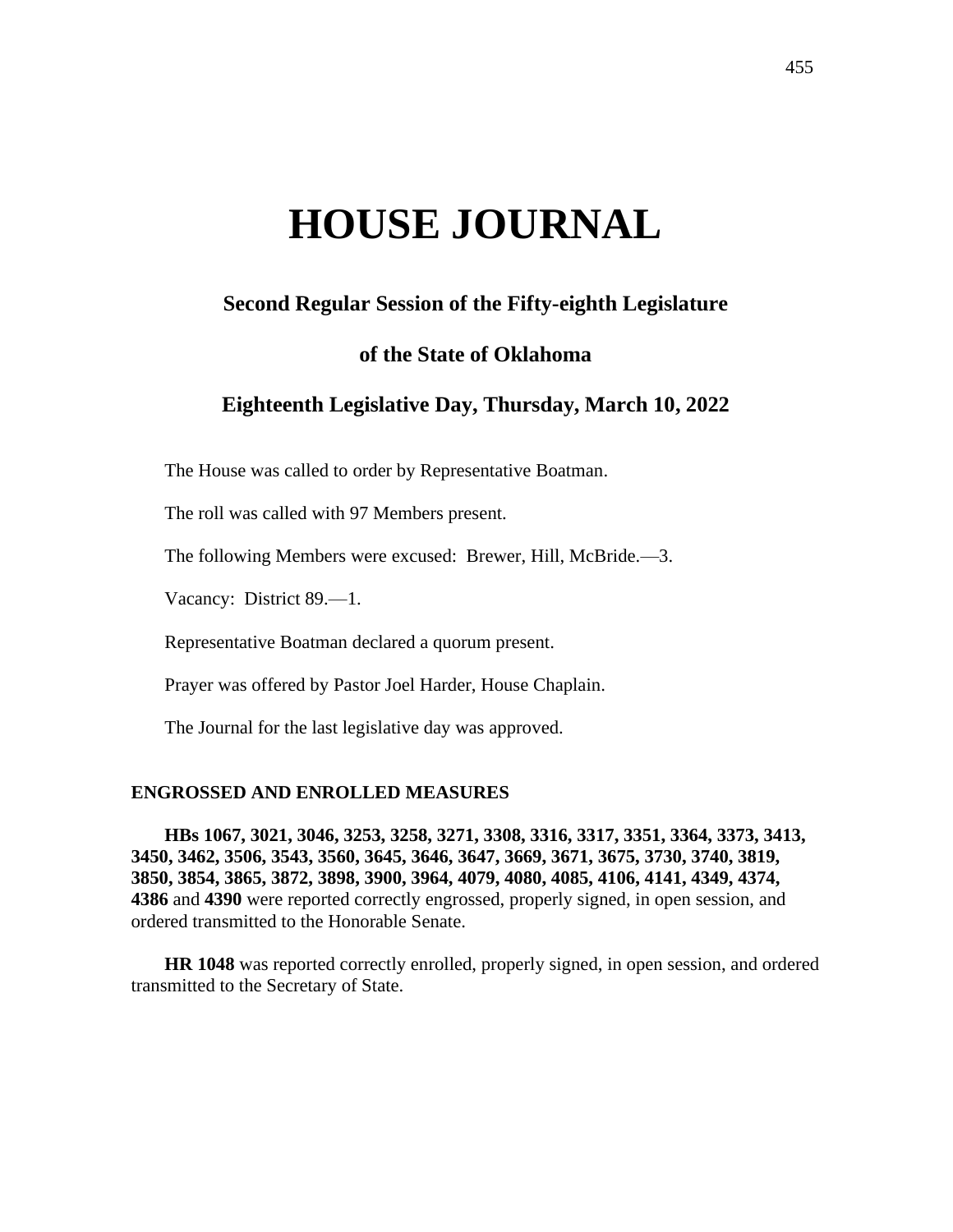### **MEASURES REASSIGNED**

The following measures were reassigned:

**HB 2024** − Withdrawn from Alcohol, Tobacco and Controlled Substances and referred to Rules.

**HB 2179** − Withdrawn from Alcohol, Tobacco and Controlled Substances and referred to Rules.

#### **GENERAL ORDER**

**HB 4412** by Lowe (Dick) et al. of the House and Pederson of the Senate was read and considered.

Representative Lowe (Dick) moved that **HB 4412** be advanced from General Order, which motion was declared adopted.

# **THIRD READING**

**HB 4412** was read at length for the third time. On passage of the measure, the roll call was as follows:

Aye: Baker, Bashore, Bennett, Blancett, Boatman, Boles, Burns, Bush, Caldwell (Chad), Caldwell (Trey), Cornwell, Culver, Dempsey, Dills, Dobrinski, Dollens, Ford, Frix, Fugate, Grego, Hardin (David), Hardin (Tommy), Hasenbeck, Hilbert, Humphrey, Johns, Kendrix, Kerbs, Lepak, Lowe (Dick), Luttrell, Manger, Martinez, May, McDugle, McEntire, Moore, Munson, Newton, Nollan, O'Donnell, Patzkowsky, Pfeiffer, Provenzano, Randleman, Ranson, Roberts (Dustin), Roberts (Sean), Roe, Rosecrants, Russ, Sims, Smith, Sneed, Stark, Steagall, Sterling, Strom, Talley, Turner, Vancuren, Virgin, Waldron, Walke, Wallace, West (Josh), West (Rick), West (Tammy), Williams, Wolfley, Worthen, Mr. Speaker.--72.

Nay: Crosswhite Hader, Gann, Olsen, Stearman, West (Kevin).--5.

Excused: Bell, Brewer, Conley, Davis, Echols, Fetgatter, Goodwin, Hill, Kannady, Lawson, Lowe (Jason), Marti, McBride, Miller, Mize, Nichols, Osburn, Pae, Phillips, Pittman, Roberts (Eric), Stinson, Townley.--23.

Vacancy: District 89.--1.

The measure passed.

**HB 4412** was referred for engrossment.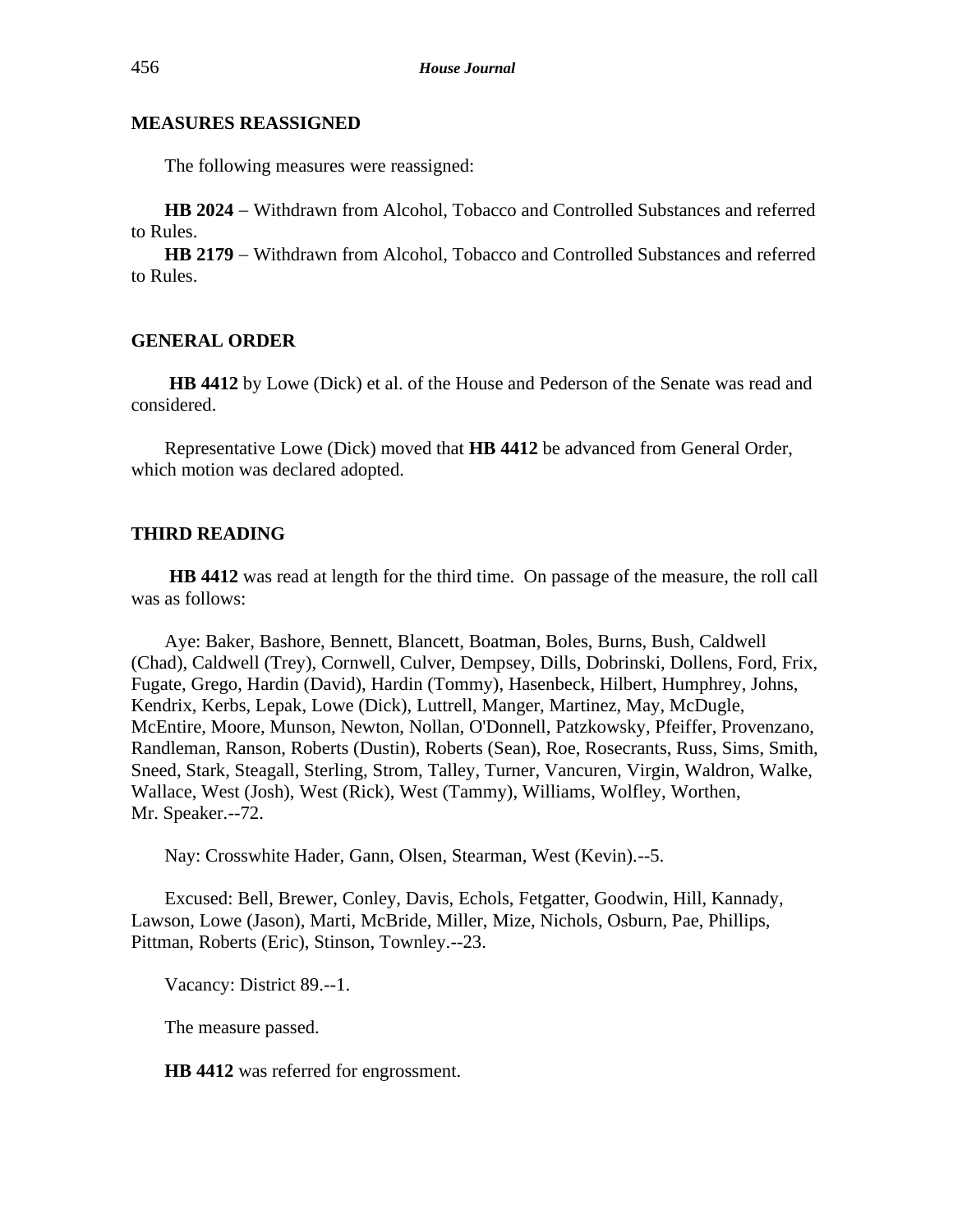**HB 1606** by Ford of the House was read and considered.

Authored by Senator Rader (principal Senate author)

Representative Ford moved that **HB 1606** be advanced from General Order, which motion was declared adopted.

#### **THIRD READING**

**HB 1606** was read at length for the third time. On passage of the measure, the roll call was as follows:

Aye: Baker, Bashore, Bennett, Blancett, Boatman, Burns, Bush, Caldwell (Trey), Cornwell, Crosswhite Hader, Culver, Dempsey, Dobrinski, Dollens, Ford, Frix, Fugate, Gann, Grego, Hardin (David), Hardin (Tommy), Hasenbeck, Hilbert, Humphrey, Johns, Kannady, Kendrix, Kerbs, Lawson, Lowe (Dick), Luttrell, Manger, Martinez, May, McDugle, McEntire, Miller, Moore, Munson, Newton, Patzkowsky, Pfeiffer, Provenzano, Randleman, Ranson, Roberts (Dustin), Roberts (Eric), Roberts (Sean), Rosecrants, Russ, Sims, Smith, Sneed, Stark, Steagall, Sterling, Strom, Talley, Vancuren, Virgin, Waldron, Walke, Wallace, West (Josh), West (Rick), West (Tammy), Williams, Wolfley, Mr. Speaker.--69.

Nay: Boles, Caldwell (Chad), Dills, Lepak, O'Donnell, Olsen, Roe, Stearman, Turner, West (Kevin).--10.

Excused: Bell, Brewer, Conley, Davis, Echols, Fetgatter, Goodwin, Hill, Lowe (Jason), Marti, McBride, Mize, Nichols, Nollan, Osburn, Pae, Phillips, Pittman, Stinson, Townley, Worthen.--21.

Vacancy: District 89.--1.

The measure passed.

**HB 1606** was referred for engrossment.

#### **MESSAGES FROM THE SENATE**

Announcing the passage of **SBs 1760, 1768, 1800, 1806, 1814, 1855** and **1856**. The above measures were introduced and read for the first time.

**SB 1760** − By Dugger of the Senate and Kendrix of the House.

An Act relating to the Oklahoma Accountancy Act; amending 59 O.S. 2021, Section 15.1A, which relates to definitions; removing references; amending 59 O.S. 2021, Section 15.2, which relates to the Oklahoma Accountancy Board; removing licensed public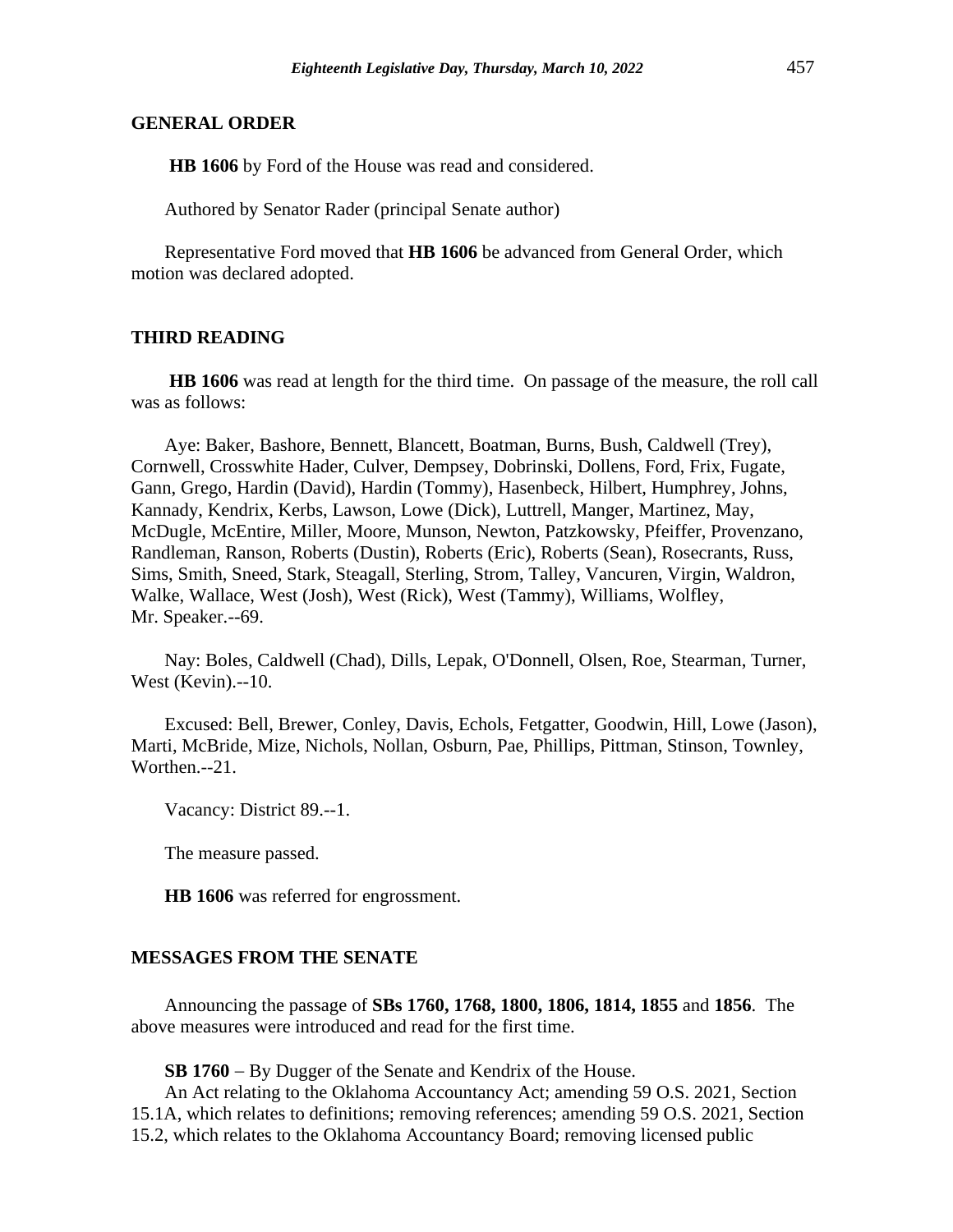accountant from board; reconfiguring membership of board; amending 59 O.S. 2021, Section 15.8, which relates to qualifications; removing qualifications for candidacy for licensed public accountant; amending 59 O.S. 2021, Section 15.9, which relates to issuances of certificates and licenses; removing conditions for issuances of licenses for public accountants; amending 59 O.S. 2021, Section 15.10, which relates to examinations; removing examination for licensed public accountants; amending 59 O.S. 2021, Section 15.13, which relates to reciprocity; removing issuances of license to public accountants; amending 59 O.S. 2021, Section 15.13A, which relates to foreign reciprocity; updating statutory language; updating statutory reference; and providing an effective date.

**SB 1768** − By Howard and Jech of the Senate and Wallace of the House.

[ revenue and taxation - Oklahoma Rural Jobs Act - tax credit - sunset date codification - effective date ]

**SB 1800** − By Leewright of the Senate and McDugle of the House.

An Act relating to the Employment Security Act of 1980; amending 40 O.S. 2021, Section 1-201, which relates to definitions; defining terms; amending 40 O.S. 2021, Section 1-202.1, which relates to extended base period; removing definition; amending 40 O.S. 2021, Section 1-209, which relates to employing unit; removing definition; amending 40 O.S. 2021, Section 1-209.1, which relates to lessor employing unit; removing definitions; updating statutory reference; amending 40 O.S. 2021, Section 1-209.2, which relates to professional employer organization; removing definitions; amending 40 O.S. 2021, Section 1-217, which relates to unemployed individuals; removing definition; providing conditions of unemployment; specifying conditions for filing during a continued claim series; providing for investigating even when individual satisfies threshold requirements; making language gender neutral; amending 40 O.S. 2021, Section 1-223, which relates to taxable wages; removing definition; updating statutory language; amending 40 O.S. 2021, Section 1-224, which relates to filing; removing definitions related to telefaxing; modifying requirements for mailing; updating definitions to include digital filing through the Oklahoma Employment Security Commission's portal; amending 40 O.S. 2021, Section 1-225, which relates to supplemental unemployment benefit plan; removing definition; amending 40 O.S 2021, Section 1-228, which relates to limited liability companies; removing definition; specifying methods of notice by the Commission; providing Commission's preferred method; allowing for opt-out of delivery; amending 40 O.S. 2021, Section 2-203, which relates to claims; removing provision for Commission to inform claimants filing for unemployment benefits and require certification statement during process; amending 40 O.S. 2021, Section 2-503, which relates to claims, notices, and objections; providing for electronic notice; allowing for opt-out of certain method; removing provisions for notice by mail; amending 40 O.S. 2021, Section 2-503.1, which relates to filing of employer protest; removing optional use of portal; allowing for opt-out of certain method; updating statutory language; amending 40 O.S. 2021, Section 2-605, which relates to notice of decision; providing for notice by electronic means; allowing for opt-out of certain method; removing criteria for mail notice; amending 40 O.S. 2021, Section 2-606, which relates to appeals; removing provision for notice by mail; amending 40 O.S. 2021, Section 3-106, which relates to benefit wages charged; removing conditions for mail and electronic notice; adding reference for filings and hearings by the Assessment Board; removing provision for written protest; updating statutory language; amending 40 O.S. 2021, Section 3-115, which relates to appeal of determination; updating statutory language; providing standard of review; amending 40 O.S. 2021, Section 3-307, which relates to remittances; providing for Commission to promulgate rules for payment of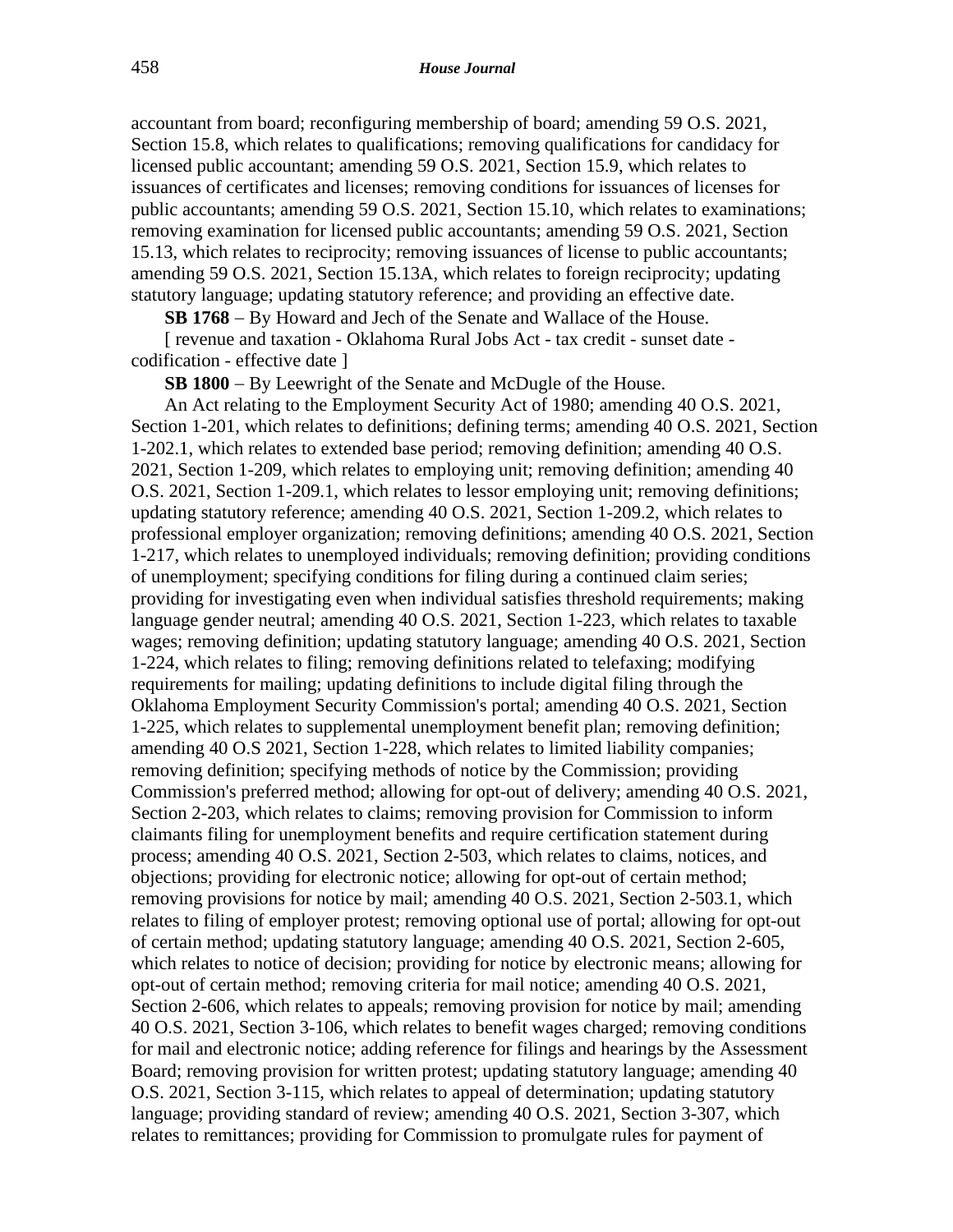unemployment taxes; amending 40 O.S. 2021, Section 4-205, which relates to temporary members; providing for appointment of an additional temporary member by the Governor in the event of disqualification of a member of the Board of Review; updating statutory language; amending 40 O.S. 2021, Section 4-508, which relates to information to be kept confidential; updating statutory language; permitting disclosure of information to additional agencies by Commission; repealing 40 O.S. 2021, Sections 1-202, 1-202.2, 1-203, 1-204, 1-205, 1-206, 1-207, 1-211, 1-212, 1-213, 1-215, 1-216, 1-219, 1-220, 1-221, 1-226, 1-301, 2-406.2, 2-709, 2-711, 2-713, and 3-118, which relate to the Employment Security Act of 1980; providing for codification; and providing an effective date.

**SB 1806** − By Leewright of the Senate and May of the House.

An Act relating to bail bonds; amending 59 O.S. 2021, Section 1320, which relates to registration of license and fee; removing residence requirement to operate; allowing for registration of license in county of operation; eliminating limit of bonds allowable each year for nonresident bondsmen in another county not registered; removing registration of license by notice to county clerk; amending 59 O.S. 2021, Section 1327, which relates to bail enforcement; prohibiting a court from modifying terms of a previously set bond unless signed by a bondsman; providing for exoneration of bond if failure for notice; and providing an effective date.

**SB 1814** − By Stanley of the Senate and Hardin (Tommy) of the House.

An Act relating to veterans affairs; amending 26 O.S. 2021, Sections 4-120.3, 14- 101.1, 14-115, and 14-115.5, which relate to deceased persons voting registration, absentee ballot harvesting, voters confined to veterans centers, and composition of absentee voting boards; amending 43A O.S. 2021, Section 6-102, which relates to transfer of patient to federal agencies for care and treatment; amending 62 O.S. 2021, Section 46.1, which relates to the transfer of surplus funds accruing to the General Revenue Fund; amending 63 O.S. 2021, Section 1-1903, which relates to licensure requirements; amending 72 O.S. 2021, Sections 63.5, 202, 221, 221.1, 221.2, 221.2A, 221.5, 226, 229, 229.1, and 240, which relate to payment for care and maintenance of veterans, spouses, widows, and widowers, management of Oklahoma Veterans Centers, establishment of sites, purpose, administration, and control, transfer of operations and administration, continuation of operation, Oklahoma Veterans Center facility at Lawton, individual purchasing entity status, Oklahoma Veterans Centers at Clinton and Talihina, construction of a long-term care facility to assume the operations at the Oklahoma Veterans Center at Talihina, and petty cash funds; amending 73 O.S. 2021, Section 301, which relates to the authority to acquire real property; changing name; updating statutory language; updating statutory references; and declaring an emergency.

**SB 1855** − By Simpson and David of the Senate and Boles of the House.

An Act relating to the Alternative Fuels Technician Certification Act; amending 40 O.S. 2021, Section 142.2, which relates to inspections by the Department of Labor; modifying equipment and facilities under Department authority; and providing an effective date.

**SB 1856** − By Allen and David of the Senate and Boles of the House.

An Act relating to carbon sequestration; directing office of the Secretary of Energy and Environment to create and administer grant program for certain entities; requiring grant program be subject to Legislative authorization; providing for codification; and providing an effective date.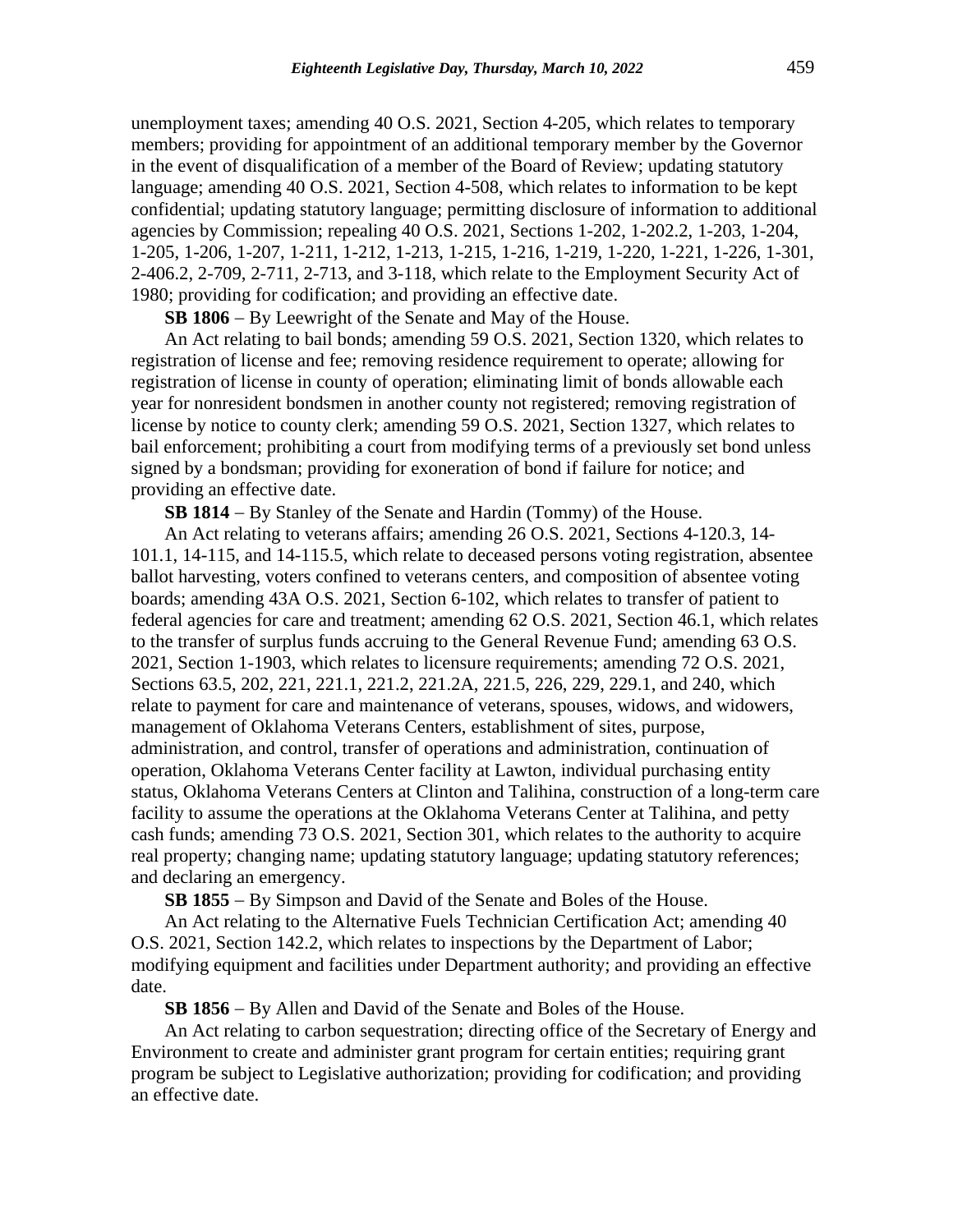**HB 1612** by Bashore et al. of the House and Leewright of the Senate was read and considered.

Representative Bashore moved that **HB 1612** be advanced from General Order, which motion was declared adopted.

# **THIRD READING**

**HB 1612** was read at length for the third time. On passage of the measure, the roll call was as follows:

Aye: Baker, Bashore, Bennett, Blancett, Boatman, Boles, Caldwell (Chad), Caldwell (Trey), Cornwell, Crosswhite Hader, Culver, Dempsey, Dills, Dobrinski, Dollens, Ford, Frix, Gann, Grego, Hardin (David), Hardin (Tommy), Hasenbeck, Hilbert, Humphrey, Johns, Kannady, Kendrix, Kerbs, Lawson, Lepak, Lowe (Jason), Luttrell, Manger, Martinez, May, McDugle, McEntire, Miller, Moore, Munson, Newton, Nollan, O'Donnell, Olsen, Pae, Patzkowsky, Pfeiffer, Provenzano, Randleman, Ranson, Roberts (Dustin), Roberts (Eric), Roberts (Sean), Roe, Rosecrants, Russ, Sims, Smith, Sneed, Stark, Steagall, Stearman, Sterling, Stinson, Strom, Talley, Turner, Vancuren, Virgin, Waldron, Walke, Wallace, West (Josh), West (Kevin), West (Rick), West (Tammy), Williams, Wolfley, Worthen, Mr. Speaker.--80.

Excused: Bell, Brewer, Burns, Bush, Conley, Davis, Echols, Fetgatter, Fugate, Goodwin, Hill, Lowe (Dick), Marti, McBride, Mize, Nichols, Osburn, Phillips, Pittman, Townley.--20.

Vacancy: District 89.--1.

The measure passed.

**HB 1612** was referred for engrossment.

#### **GENERAL ORDER**

**HB 3995** by Dobrinski of the House was read and considered.

Authored by Senator Leewright (principal Senate author)

Representative Dobrinski moved that **HB 3995** be advanced from General Order, which motion was declared adopted.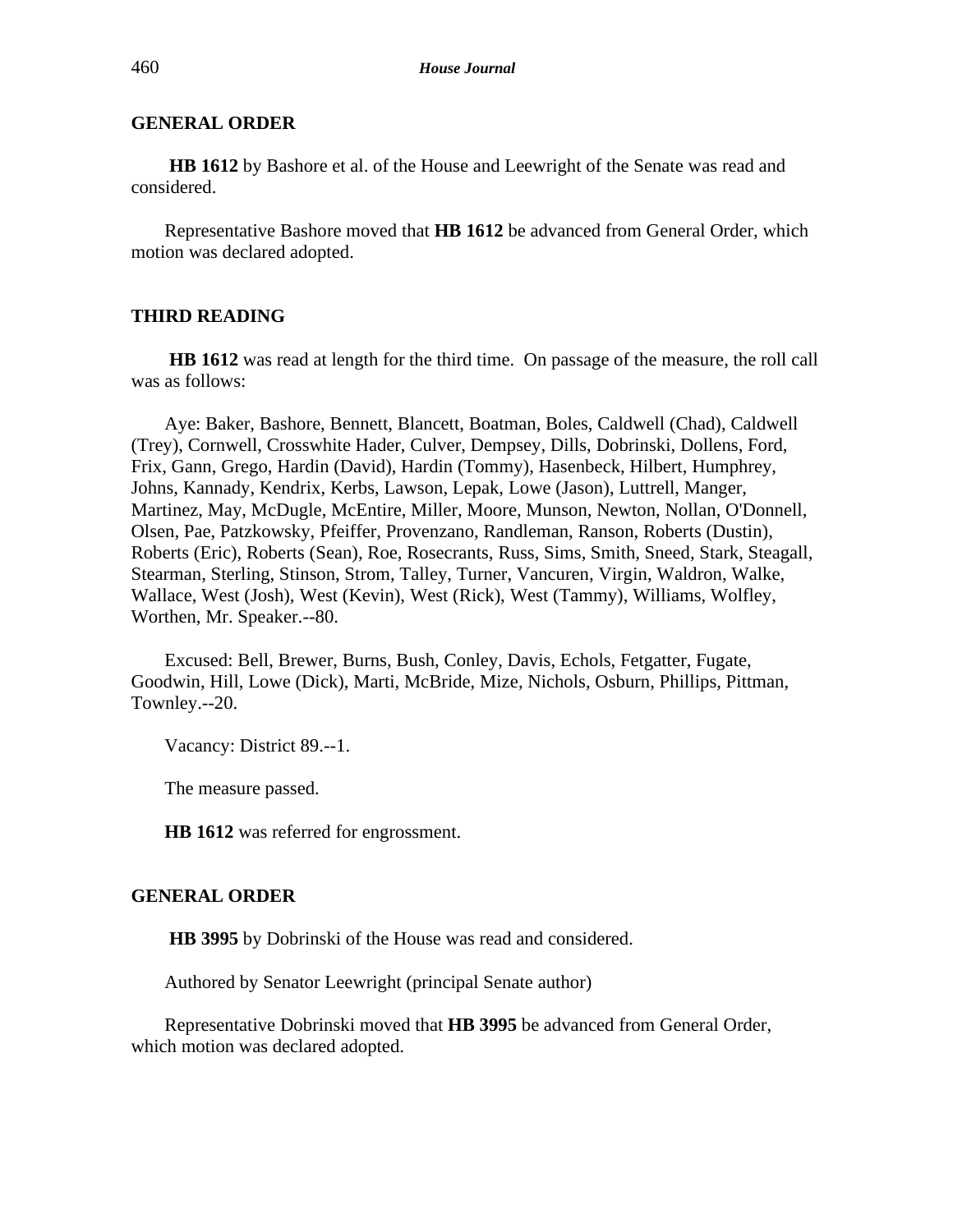#### **THIRD READING**

**HB 3995** was read at length for the third time. On passage of the measure, the roll call was as follows:

Aye: Baker, Bashore, Bennett, Blancett, Boatman, Boles, Burns, Caldwell (Chad), Caldwell (Trey), Cornwell, Crosswhite Hader, Culver, Dempsey, Dills, Dobrinski, Dollens, Ford, Frix, Fugate, Grego, Hardin (David), Hasenbeck, Hilbert, Johns, Kannady, Kendrix, Kerbs, Lawson, Lepak, Lowe (Dick), Luttrell, Manger, Martinez, McDugle, McEntire, Miller, Moore, Munson, Newton, Nollan, O'Donnell, Olsen, Osburn, Pae, Patzkowsky, Pfeiffer, Provenzano, Randleman, Ranson, Roberts (Dustin), Roberts (Eric), Roberts (Sean), Roe, Rosecrants, Russ, Sims, Smith, Sneed, Stark, Steagall, Sterling, Strom, Talley, Vancuren, Virgin, Waldron, Walke, Wallace, West (Josh), West (Kevin), West (Tammy), Williams, Wolfley, Worthen, Mr. Speaker.--75.

Nay: Gann, Hardin (Tommy), Stearman, West (Rick).--4.

Excused: Bell, Brewer, Bush, Conley, Davis, Echols, Fetgatter, Goodwin, Hill, Humphrey, Lowe (Jason), Marti, May, McBride, Mize, Nichols, Phillips, Pittman, Stinson, Townley, Turner.--21.

Vacancy: District 89.--1.

The measure passed.

**HB 3995** was referred for engrossment.

#### **GENERAL ORDER**

**HB 3124** by Lepak of the House and Quinn of the Senate was read and considered.

Representative Lepak moved that **HB 3124** be advanced from General Order, which motion was declared adopted.

#### **THIRD READING**

**HB 3124** was read at length for the third time. On passage of the measure, the roll call was as follows:

Aye: Baker, Bashore, Bennett, Blancett, Boatman, Boles, Burns, Caldwell (Chad), Caldwell (Trey), Cornwell, Crosswhite Hader, Culver, Dempsey, Dills, Dobrinski, Dollens, Ford, Frix, Fugate, Gann, Goodwin, Grego, Hardin (David), Hardin (Tommy), Hasenbeck, Hilbert, Humphrey, Johns, Kannady, Kendrix, Kerbs, Lawson, Lepak, Lowe (Dick), Luttrell, Manger, Martinez, May, McDugle, McEntire, Miller, Moore, Munson, Newton, Nichols, Nollan, O'Donnell, Olsen, Osburn, Pae, Patzkowsky, Pfeiffer, Provenzano, Randleman, Ranson, Roberts (Dustin), Roberts (Eric), Roberts (Sean), Roe, Rosecrants,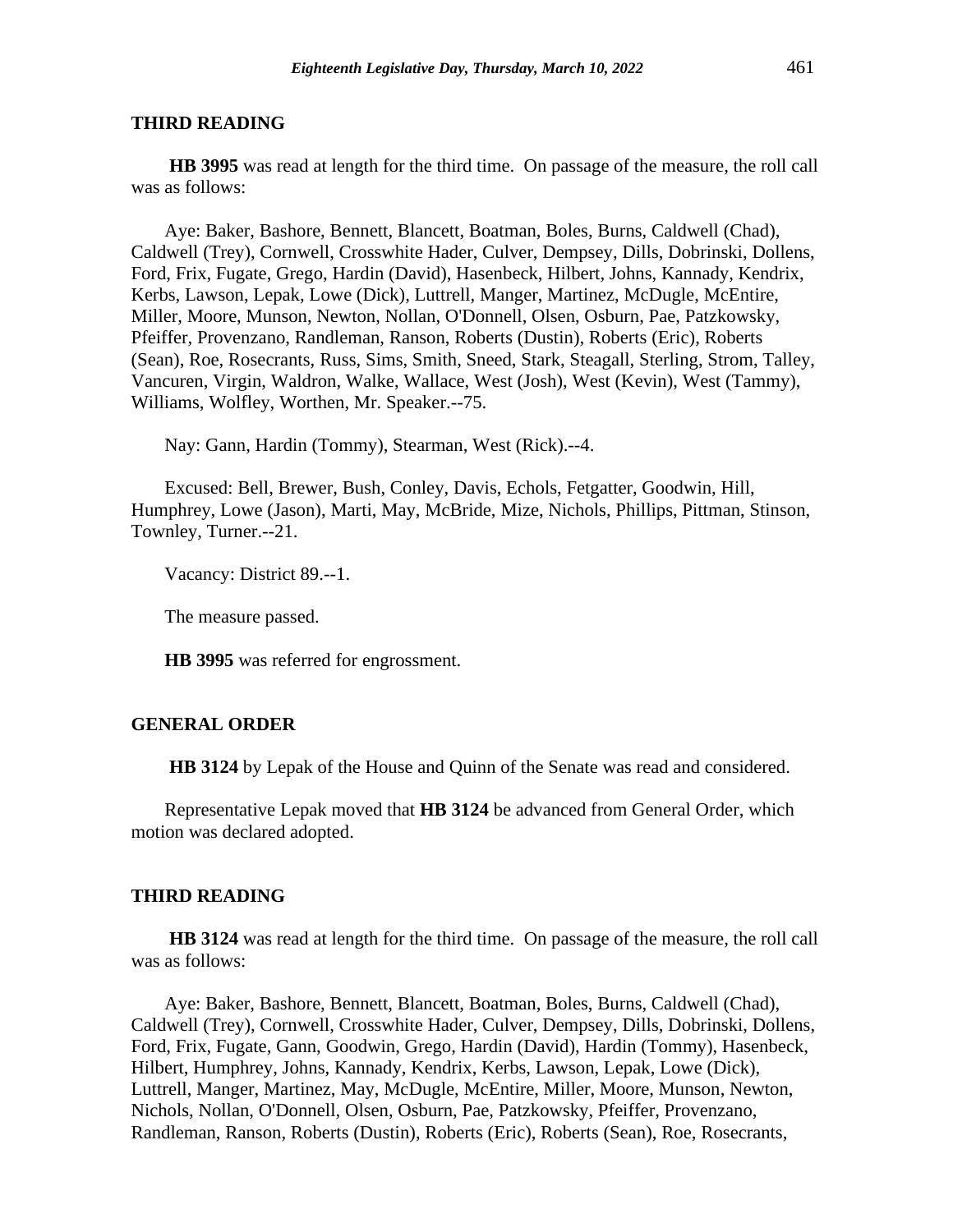Russ, Sims, Smith, Sneed, Stark, Steagall, Sterling, Stinson, Strom, Talley, Turner, Vancuren, Virgin, Waldron, Walke, Wallace, West (Josh), West (Kevin), West (Rick), West (Tammy), Williams, Wolfley, Worthen, Mr. Speaker.--84.

Excused: Bell, Brewer, Bush, Conley, Davis, Echols, Fetgatter, Hill, Lowe (Jason), Marti, McBride, Mize, Phillips, Pittman, Stearman, Townley.--16.

Vacancy: District 89.--1.

The measure passed.

**HB 3124** was referred for engrossment.

#### **GENERAL ORDER**

**HB 3073** by Talley et al. of the House and Rader of the Senate was read and considered.

Coauthored by Representative(s) Pittman, Stinson

Representative Talley moved that **HB 3073** be advanced from General Order, which motion was declared adopted.

# **THIRD READING**

**HB 3073** was read at length for the third time. On passage of the measure and emergency, the roll call was as follows:

Aye: Baker, Bashore, Bell, Bennett, Blancett, Boatman, Burns, Bush, Caldwell (Trey), Cornwell, Culver, Dempsey, Dills, Dobrinski, Fetgatter, Ford, Fugate, Goodwin, Hasenbeck, Humphrey, Johns, Kannady, Kerbs, Lawson, Lowe (Dick), Lowe (Jason), Luttrell, Manger, May, McDugle, McEntire, Miller, Moore, Munson, Newton, Nichols, Nollan, Osburn, Pae, Patzkowsky, Pfeiffer, Provenzano, Randleman, Ranson, Roberts (Dustin), Roberts (Eric), Roe, Rosecrants, Russ, Sims, Sneed, Stark, Steagall, Sterling, Stinson, Strom, Talley, Townley, Turner, Vancuren, Virgin, Waldron, Walke, West (Josh), West (Kevin), West (Tammy), Wolfley, Worthen, Mr. Speaker.--69.

Nay: Caldwell (Chad), Conley, Crosswhite Hader, Gann, Grego, Hardin (David), Hardin (Tommy), Kendrix, Lepak, O'Donnell, Olsen, Roberts (Sean), Smith, Stearman, West (Rick), Williams.--16.

Excused: Boles, Brewer, Davis, Dollens, Echols, Frix, Hilbert, Hill, Marti, Martinez, McBride, Mize, Phillips, Pittman, Wallace.--15.

Vacancy: District 89.--1.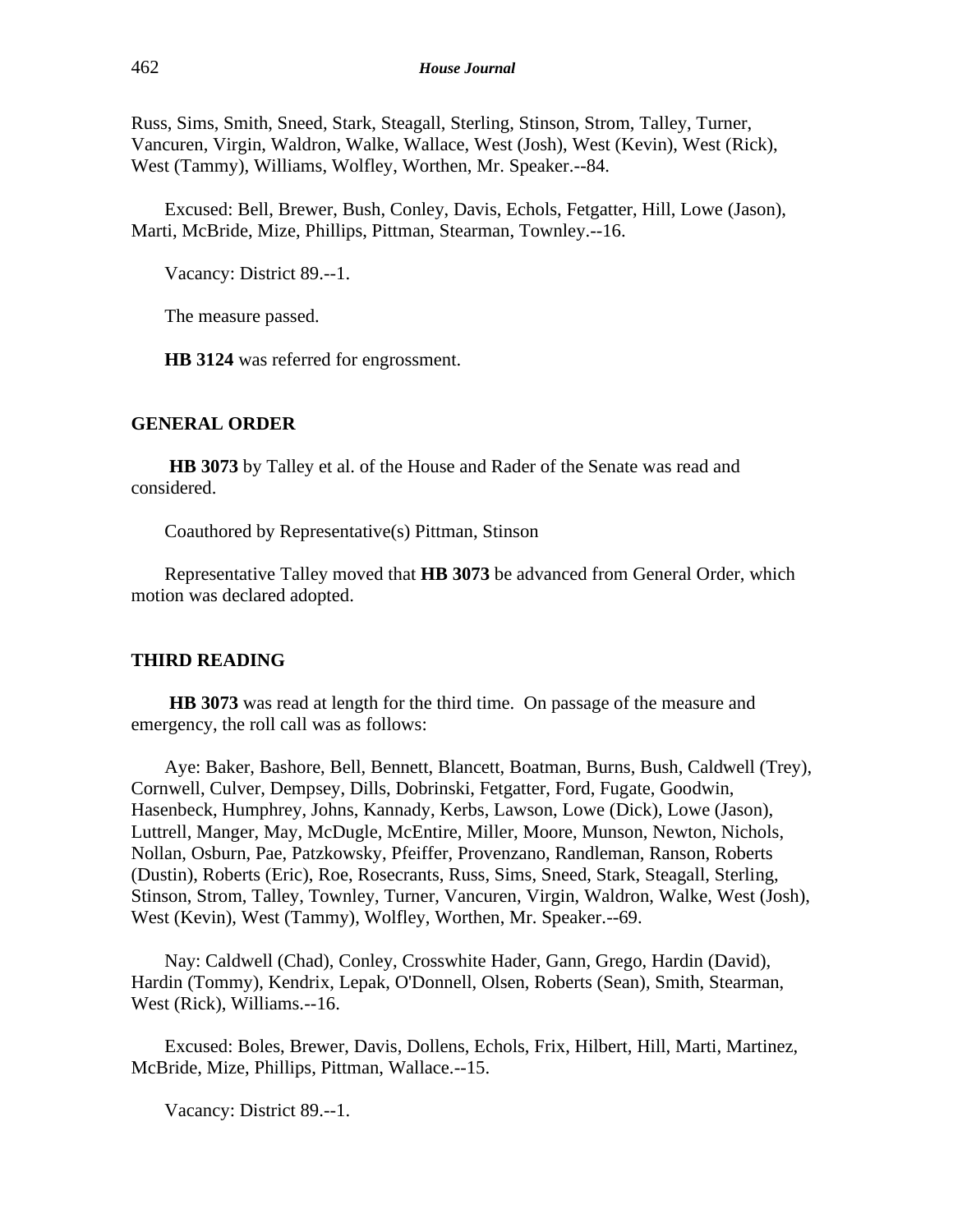The measure and emergency passed.

**HB 3073** was referred for engrossment.

# **GENERAL ORDER**

**HB 3444** by O'Donnell et al. of the House and Daniels of the Senate was read and considered.

Coauthored by Representative(s) Lepak

Representative O'Donnell moved that **HB 3444** be advanced from General Order, which motion was declared adopted.

# **THIRD READING**

**HB 3444** was read at length for the third time. On passage of the measure and emergency, the roll call was as follows:

Aye: Baker, Bashore, Bell, Bennett, Blancett, Boatman, Burns, Bush, Caldwell (Chad), Caldwell (Trey), Conley, Cornwell, Crosswhite Hader, Culver, Dempsey, Dills, Dobrinski, Dollens, Fetgatter, Ford, Frix, Fugate, Gann, Goodwin, Grego, Hardin (David), Hardin (Tommy), Hasenbeck, Hilbert, Humphrey, Johns, Kannady, Kendrix, Kerbs, Lawson, Lepak, Lowe (Dick), Lowe (Jason), Luttrell, Manger, Martinez, May, McDugle, McEntire, Miller, Moore, Munson, Newton, Nichols, Nollan, O'Donnell, Olsen, Osburn, Pae, Patzkowsky, Pfeiffer, Provenzano, Randleman, Ranson, Roberts (Eric), Roberts (Sean), Roe, Rosecrants, Russ, Sims, Smith, Sneed, Stark, Steagall, Stearman, Sterling, Stinson, Strom, Talley, Townley, Turner, Vancuren, Virgin, Waldron, Walke, Wallace, West (Josh), West (Kevin), West (Rick), West (Tammy), Williams, Wolfley, Worthen, Mr. Speaker.--89.

Excused: Boles, Brewer, Davis, Echols, Hill, Marti, McBride, Mize, Phillips, Pittman, Roberts (Dustin).--11.

Vacancy: District 89.--1.

The measure and emergency passed.

**HB 3444** was referred for engrossment.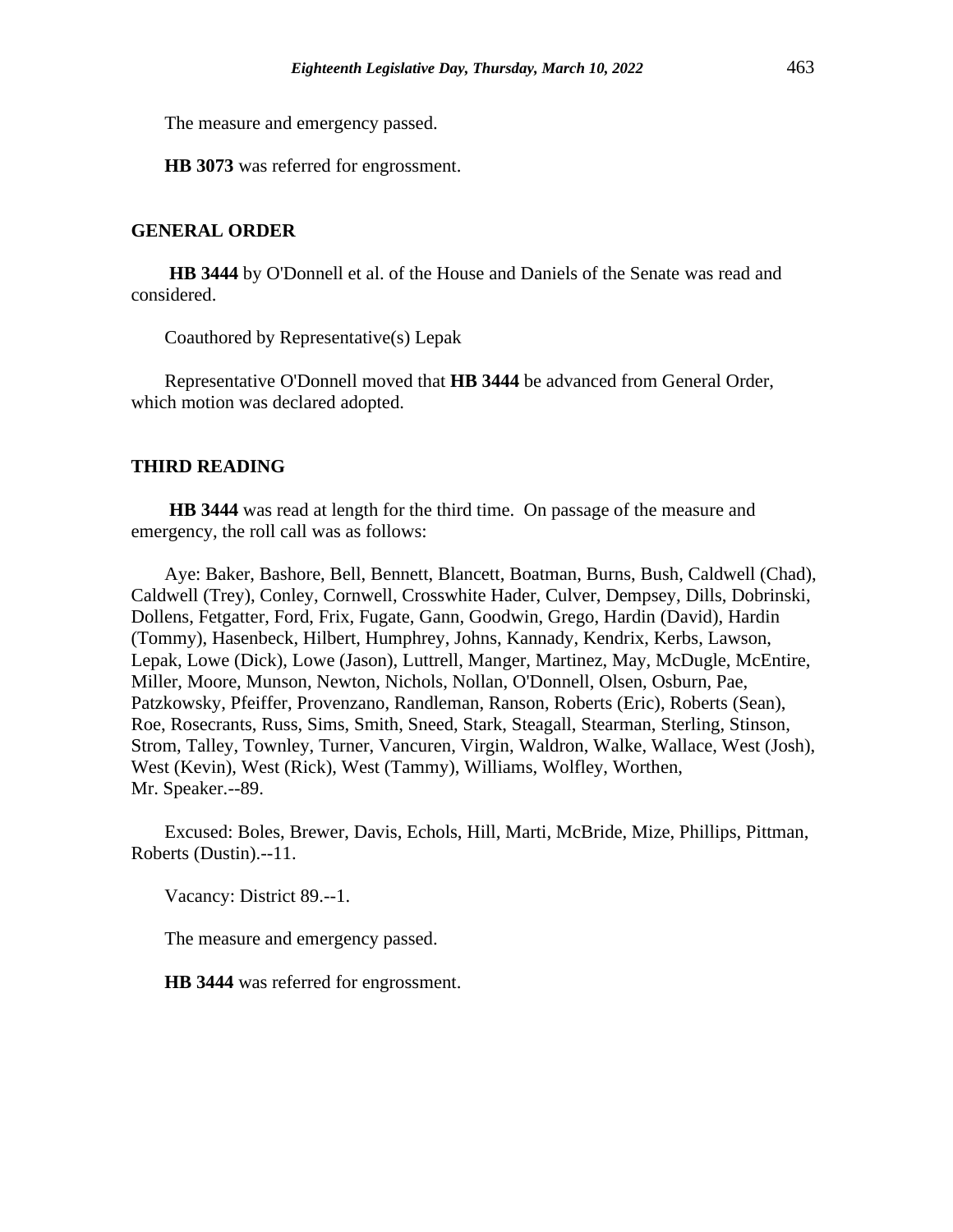**HB 3449** by O'Donnell of the House and Daniels of the Senate was read and considered.

Representative O'Donnell moved that **HB 3449** be advanced from General Order, which motion was declared adopted.

# **THIRD READING**

**HB 3449** was read at length for the third time. On passage of the measure, the roll call was as follows:

Aye: Bashore, Boatman, Boles, Burns, Bush, Caldwell (Trey), Cornwell, Culver, Dempsey, Dills, Dobrinski, Fetgatter, Ford, Frix, Gann, Grego, Hardin (David), Hasenbeck, Humphrey, Johns, Kerbs, Lawson, Lowe (Dick), Luttrell, May, McEntire, Newton, O'Donnell, Olsen, Osburn, Patzkowsky, Pfeiffer, Randleman, Roberts (Eric), Roberts (Sean), Roe, Rosecrants, Russ, Stark, Steagall, Stearman, Sterling, Stinson, Talley, Townley, West (Kevin), West (Rick), West (Tammy), Wolfley, Mr. Speaker.--50.

Nay: Bell, Bennett, Blancett, Caldwell (Chad), Crosswhite Hader, Dollens, Fugate, Goodwin, Hardin (Tommy), Kannady, Kendrix, Lepak, Lowe (Jason), Manger, McDugle, Moore, Munson, Nichols, Nollan, Pae, Provenzano, Ranson, Sims, Smith, Sneed, Strom, Turner, Vancuren, Waldron, Walke, West (Josh), Williams, Worthen.--33.

Excused: Baker, Brewer, Conley, Davis, Echols, Hilbert, Hill, Marti, Martinez, McBride, Miller, Mize, Phillips, Pittman, Roberts (Dustin), Virgin, Wallace.--17.

Vacancy: District 89.--1.

The measure failed.

Representative O'Donnell served notice to reconsider the vote whereby **HB 3449** failed.

#### **GENERAL ORDER**

**HB 2383** by Sterling et al. of the House and Weaver of the Senate was read and considered.

Coauthored by Representative(s) Humphrey

Representative Sterling moved that **HB 2383** be advanced from General Order, which motion was declared adopted.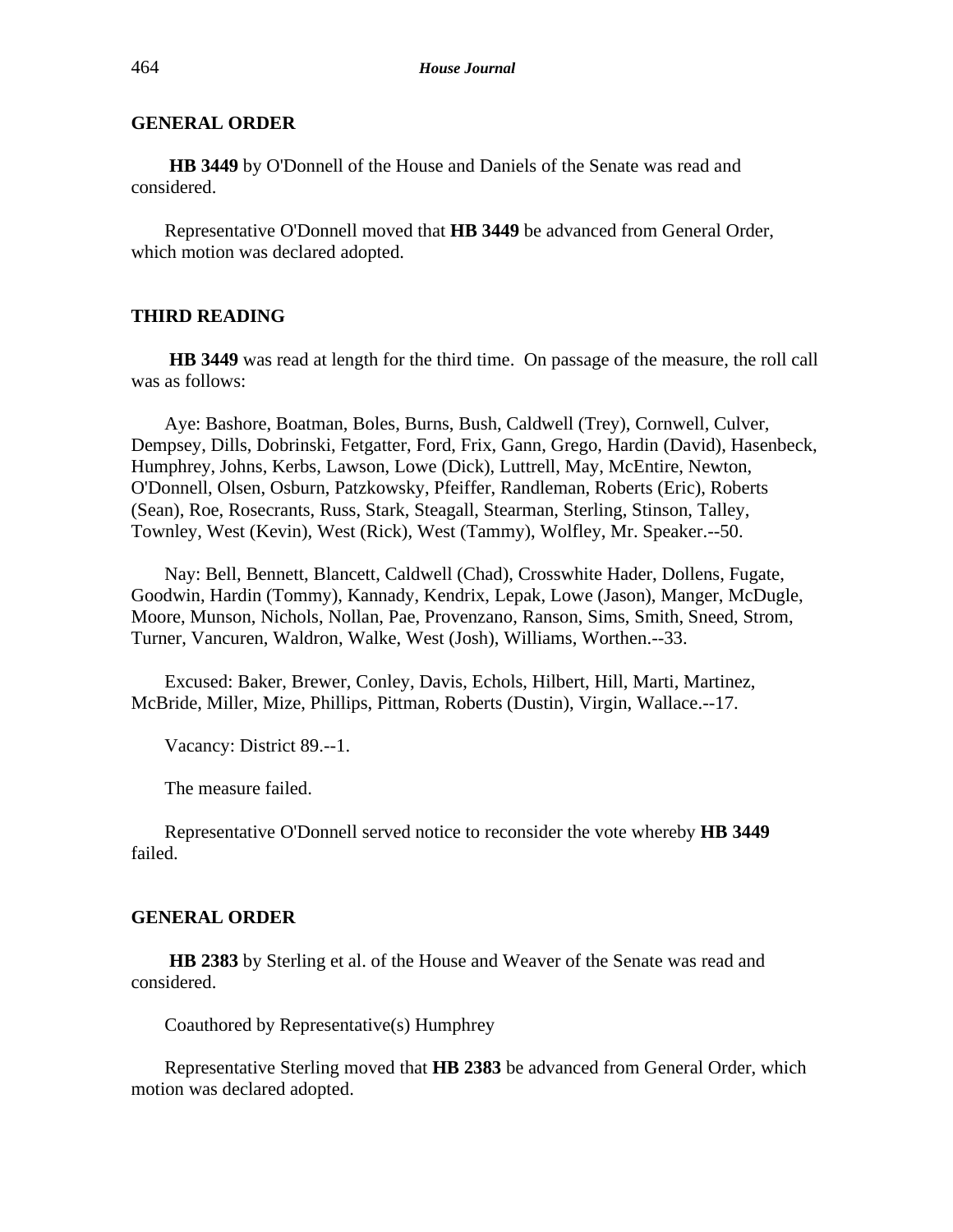#### **THIRD READING**

**HB 2383** was read at length for the third time. On passage of the measure, the roll call was as follows:

Aye: Baker, Blancett, Boatman, Burns, Bush, Cornwell, Dempsey, Echols, Fetgatter, Ford, Hardin (David), Hasenbeck, Hilbert, Humphrey, Johns, Kannady, Kerbs, Lowe (Dick), Luttrell, Manger, Martinez, May, McEntire, Miller, Mize, Moore, Nollan, Osburn, Pae, Patzkowsky, Pfeiffer, Pittman, Randleman, Roberts (Dustin), Roe, Sims, Sterling, Stinson, Talley, Townley, Vancuren, Walke, Wallace, West (Josh), West (Tammy), Mr. Speaker.--46.

Nay: Bashore, Bell, Bennett, Boles, Caldwell (Chad), Caldwell (Trey), Conley, Crosswhite Hader, Culver, Dills, Dobrinski, Dollens, Fugate, Gann, Goodwin, Grego, Hardin (Tommy), Kendrix, Lawson, Lepak, Lowe (Jason), McDugle, Munson, Newton, Nichols, O'Donnell, Olsen, Provenzano, Ranson, Roberts (Eric), Roberts (Sean), Rosecrants, Russ, Smith, Sneed, Stark, Steagall, Stearman, Strom, Turner, Virgin, Waldron, West (Kevin), West (Rick), Williams, Wolfley, Worthen.--47.

Excused: Brewer, Davis, Frix, Hill, Marti, McBride, Phillips.--7.

Vacancy: District 89.--1.

The measure failed.

Representative Sterling served notice to reconsider the vote whereby **HB 2383** failed.

#### **GENERAL ORDER**

**HB 2972** by West (Rick) of the House and Burns of the Senate was read and considered.

Representative West (Rick) moved that **HB 2972** be advanced from General Order, which motion was declared adopted.

#### **THIRD READING**

**HB 2972** was read at length for the third time. On passage of the measure, the roll call was as follows:

Aye: Bashore, Boatman, Crosswhite Hader, Fetgatter, Frix, Gann, Hardin (David), Hardin (Tommy), Hasenbeck, Humphrey, Kannady, Martinez, McEntire, Miller, Olsen, Pfeiffer, Roberts (Dustin), Roberts (Sean), Roe, Russ, Sims, Sneed, Stearman, Stinson, Strom, Townley, Wallace, West (Josh), West (Rick), Williams, Wolfley.--31.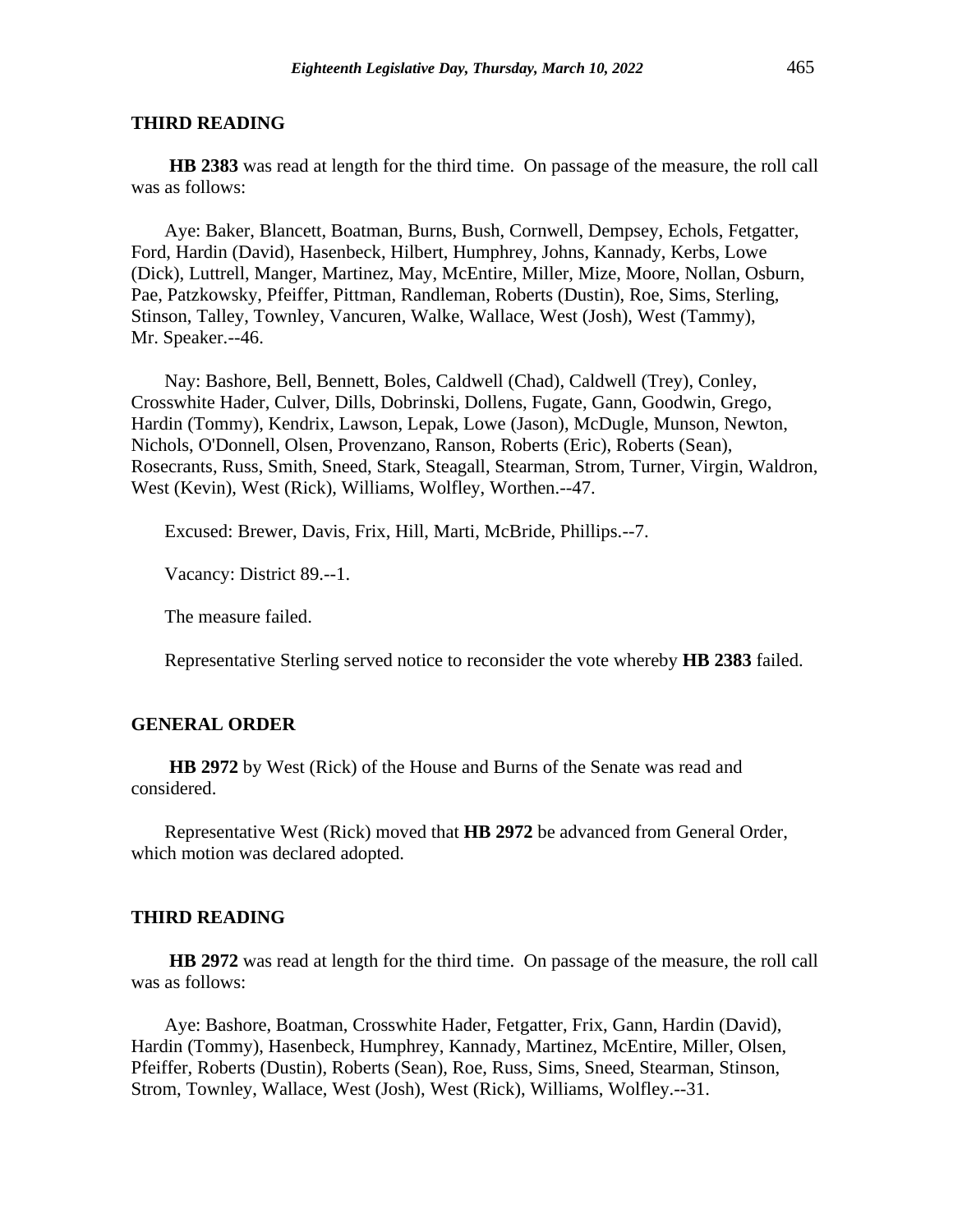Nay: Baker, Bell, Bennett, Blancett, Boles, Burns, Bush, Caldwell (Chad), Caldwell (Trey), Conley, Cornwell, Culver, Davis, Dempsey, Dills, Dobrinski, Dollens, Echols, Ford, Fugate, Goodwin, Grego, Johns, Kendrix, Kerbs, Lawson, Lepak, Lowe (Dick), Lowe (Jason), Luttrell, Manger, Marti, May, McDugle, Moore, Munson, Newton, Nichols, Nollan, O'Donnell, Pae, Patzkowsky, Pittman, Provenzano, Ranson, Roberts (Eric), Rosecrants, Smith, Stark, Steagall, Sterling, Turner, Vancuren, Virgin, Waldron, Walke, West (Tammy), Worthen, Mr. Speaker.--59.

Excused: Brewer, Hilbert, Hill, McBride, Mize, Osburn, Phillips, Randleman, Talley, West (Kevin).--10.

Vacancy: District 89.--1.

The measure failed.

Representative West (Rick) served notice to reconsider the vote whereby **HB 2972** failed.

#### **Representative West (Tammy) Presiding**

#### **GENERAL ORDER**

**HB 3498** by McEntire et al. of the House and Montgomery of the Senate was read and considered.

Representative McEntire moved that **HB 3498** be advanced from General Order, which motion was declared adopted.

#### **THIRD READING**

**HB 3498** was read at length for the third time. On passage of the measure, the roll call was as follows:

Aye: Baker, Bashore, Bell, Bennett, Blancett, Boatman, Boles, Burns, Bush, Caldwell (Chad), Caldwell (Trey), Conley, Cornwell, Crosswhite Hader, Culver, Davis, Dempsey, Dills, Dobrinski, Dollens, Echols, Fetgatter, Ford, Frix, Fugate, Goodwin, Grego, Hardin (David), Hasenbeck, Hilbert, Humphrey, Johns, Kendrix, Kerbs, Lawson, Lepak, Lowe (Dick), Lowe (Jason), Luttrell, Manger, Marti, Martinez, May, McDugle, McEntire, Miller, Moore, Munson, Newton, Nichols, Nollan, O'Donnell, Pae, Patzkowsky, Pfeiffer, Pittman, Provenzano, Randleman, Ranson, Roberts (Dustin), Roberts (Eric), Roberts (Sean), Roe, Rosecrants, Russ, Sims, Sneed, Stark, Steagall, Sterling, Stinson, Strom, Townley, Turner, Vancuren, Virgin, Waldron, Walke, Wallace, West (Josh), West (Tammy), Williams, Wolfley, Worthen, Mr. Speaker.--85.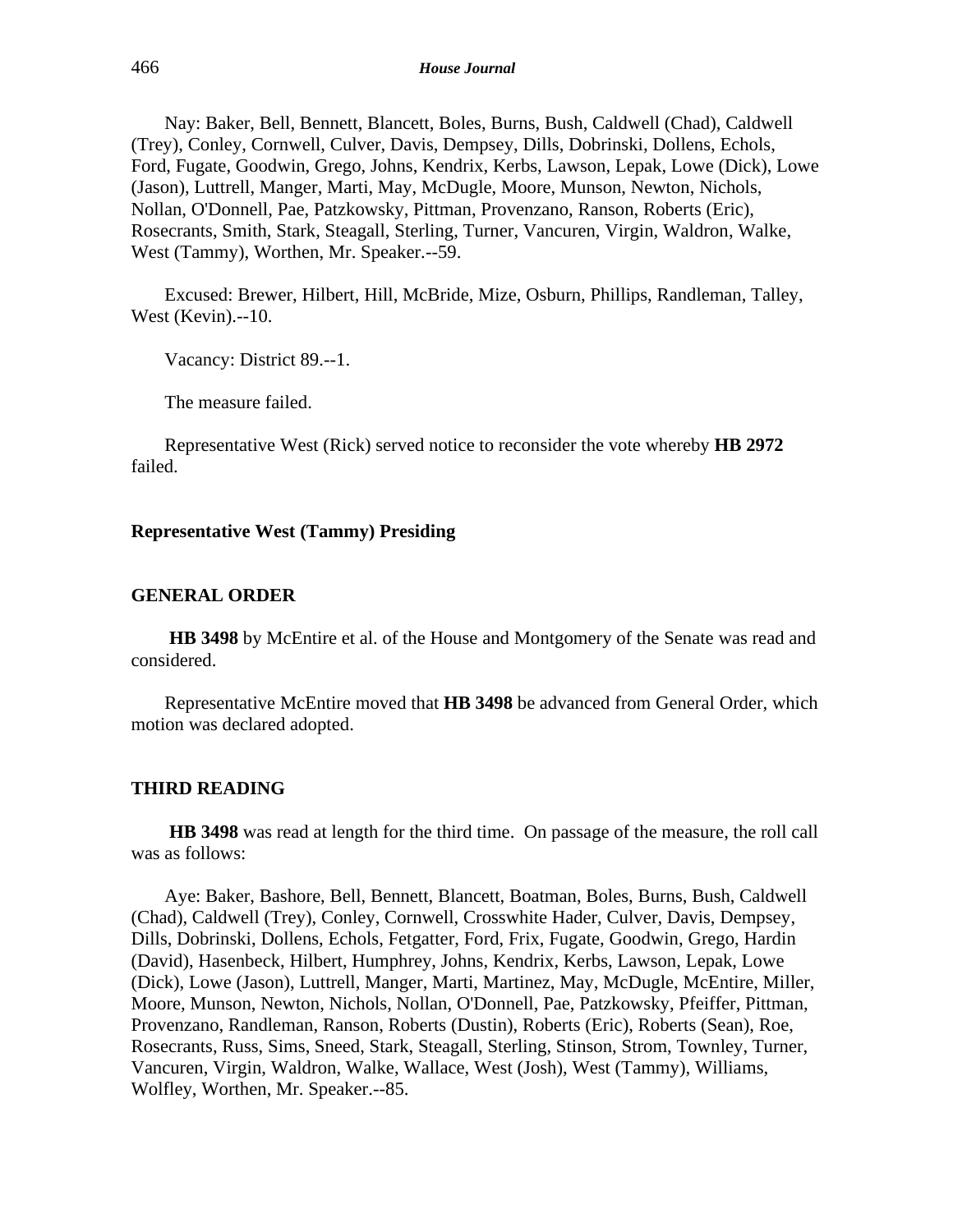Nay: Gann, Hardin (Tommy), Olsen, Smith, Stearman, West (Kevin).--6.

Excused: Brewer, Hill, Kannady, McBride, Mize, Osburn, Phillips, Talley, West (Rick).--9.

Vacancy: District 89.--1.

The measure passed.

**HB 3498** was referred for engrossment.

#### **GENERAL ORDER**

**HB 3467** by Lawson of the House and Rosino of the Senate was read and considered.

Representative Lawson moved that **HB 3467** be advanced from General Order, which motion was declared adopted.

#### **THIRD READING**

**HB 3467** was read at length for the third time. On passage of the measure, the roll call was as follows:

Aye: Bashore, Bell, Bennett, Blancett, Boles, Burns, Bush, Caldwell (Chad), Caldwell (Trey), Conley, Cornwell, Crosswhite Hader, Culver, Davis, Dempsey, Dills, Dobrinski, Dollens, Ford, Frix, Fugate, Gann, Goodwin, Grego, Hardin (David), Hardin (Tommy), Hasenbeck, Hilbert, Humphrey, Johns, Kannady, Kendrix, Kerbs, Lawson, Lepak, Lowe (Dick), Lowe (Jason), Manger, Marti, Martinez, May, McDugle, McEntire, Miller, Moore, Munson, Newton, Nichols, Nollan, Olsen, Pae, Patzkowsky, Pfeiffer, Pittman, Provenzano, Randleman, Ranson, Roberts (Eric), Roberts (Sean), Roe, Rosecrants, Russ, Sims, Smith, Sneed, Stark, Steagall, Stearman, Stinson, Strom, Townley, Turner, Vancuren, Virgin, Waldron, Walke, Wallace, West (Josh), West (Kevin), West (Rick), West (Tammy), Williams, Wolfley, Worthen, Mr. Speaker.--85.

Excused: Baker, Boatman, Brewer, Echols, Fetgatter, Hill, Luttrell, McBride, Mize, O'Donnell, Osburn, Phillips, Roberts (Dustin), Sterling, Talley.--15.

Vacancy: District 89.--1.

The measure passed.

**HB 3467** was referred for engrossment.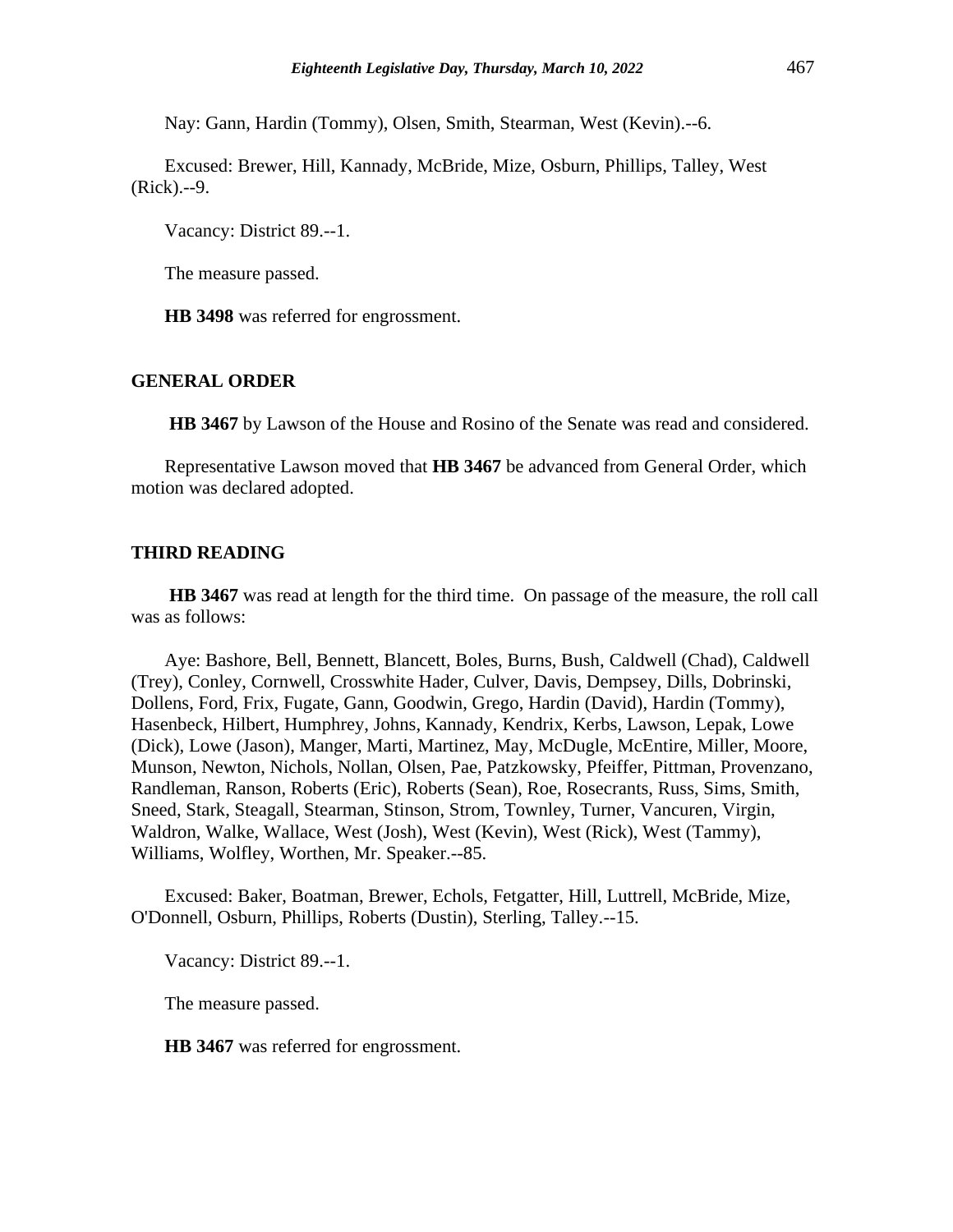**HB 3852** by Strom of the House and Paxton of the Senate was read and considered.

Representative Strom moved that **HB 3852** be advanced from General Order, which motion was declared adopted.

#### **THIRD READING**

**HB 3852** was read at length for the third time. On passage of the measure, the roll call was as follows:

Aye: Baker, Bashore, Bell, Bennett, Blancett, Boatman, Boles, Burns, Bush, Caldwell (Chad), Caldwell (Trey), Conley, Cornwell, Crosswhite Hader, Culver, Davis, Dempsey, Dills, Dobrinski, Dollens, Echols, Fetgatter, Ford, Frix, Fugate, Gann, Goodwin, Grego, Hardin (David), Hardin (Tommy), Hasenbeck, Hilbert, Humphrey, Kannady, Kendrix, Kerbs, Lawson, Lepak, Lowe (Dick), Lowe (Jason), Manger, Marti, Martinez, May, McDugle, Miller, Moore, Munson, Nichols, Nollan, O'Donnell, Olsen, Pae, Patzkowsky, Pfeiffer, Pittman, Provenzano, Randleman, Ranson, Roberts (Dustin), Roberts (Eric), Roberts (Sean), Roe, Rosecrants, Sims, Smith, Sneed, Stark, Steagall, Stearman, Sterling, Stinson, Strom, Townley, Turner, Vancuren, Virgin, Waldron, Walke, Wallace, West (Josh), West (Kevin), West (Rick), West (Tammy), Williams, Wolfley, Worthen, Mr. Speaker.--88.

Excused: Brewer, Hill, Johns, Luttrell, McBride, McEntire, Mize, Newton, Osburn, Phillips, Russ, Talley.--12.

Vacancy: District 89.--1.

The measure passed.

**HB 3852** was referred for engrossment.

#### **GENERAL ORDER**

**HB 3418** by Fetgatter of the House and Montgomery of the Senate was read and considered.

Representative Fetgatter moved that **HB 3418** be advanced from General Order, which motion was declared adopted.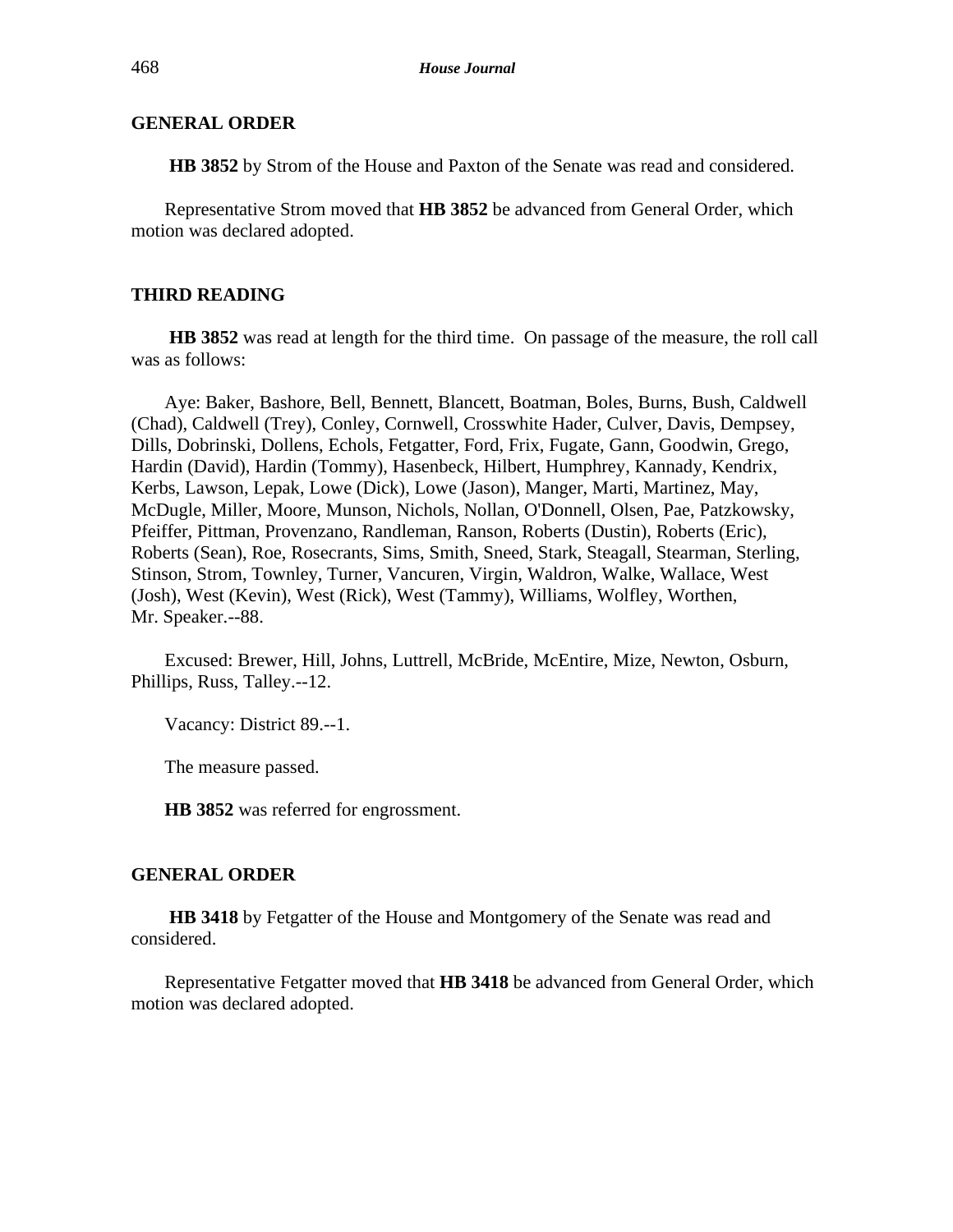#### **THIRD READING**

**HB 3418** was read at length for the third time. On passage of the measure and emergency, the roll call was as follows:

Aye: Baker, Bashore, Bell, Boatman, Boles, Burns, Bush, Caldwell (Chad), Caldwell (Trey), Conley, Cornwell, Crosswhite Hader, Culver, Davis, Dempsey, Dills, Dobrinski, Echols, Fetgatter, Ford, Frix, Gann, Grego, Hardin (David), Hardin (Tommy), Hasenbeck, Hilbert, Humphrey, Johns, Kannady, Kendrix, Kerbs, Lawson, Lepak, Lowe (Dick), Lowe (Jason), Manger, Marti, Martinez, May, McDugle, McEntire, Miller, Moore, Newton, Nichols, Nollan, O'Donnell, Olsen, Pae, Patzkowsky, Pfeiffer, Randleman, Roberts (Dustin), Roberts (Eric), Roberts (Sean), Roe, Russ, Sims, Smith, Sneed, Stark, Steagall, Stearman, Sterling, Stinson, Strom, Talley, Townley, Vancuren, West (Josh), West (Kevin), West (Rick), West (Tammy), Williams, Wolfley, Worthen, Mr. Speaker.--78.

Nay: Bennett, Dollens, Fugate, Goodwin, Munson, Pittman, Provenzano, Ranson, Rosecrants, Virgin, Waldron, Walke.--12.

Excused: Blancett, Brewer, Hill, Luttrell, McBride, Mize, Osburn, Phillips, Turner, Wallace.--10.

Vacancy: District 89.--1.

The measure and emergency passed.

**HB 3418** was referred for engrossment.

#### **GENERAL ORDER**

**HB 3688** by McDugle of the House and Coleman of the Senate was read and considered.

Representative McDugle moved that **HB 3688** be advanced from General Order, which motion was declared adopted.

#### **THIRD READING**

**HB 3688** was read at length for the third time. On passage of the measure, the roll call was as follows:

Aye: Baker, Bashore, Bell, Bennett, Blancett, Boatman, Boles, Burns, Bush, Caldwell (Chad), Caldwell (Trey), Conley, Cornwell, Crosswhite Hader, Culver, Davis, Dempsey, Dills, Dobrinski, Dollens, Echols, Fetgatter, Ford, Frix, Fugate, Goodwin, Grego, Hardin (David), Hasenbeck, Hilbert, Humphrey, Johns, Kannady, Kendrix, Kerbs, Lawson, Lepak, Lowe (Dick), Lowe (Jason), Manger, Marti, Martinez, McDugle, McEntire, Miller, Moore, Munson, Newton, Nichols, Nollan, O'Donnell, Olsen, Pae, Patzkowsky, Pfeiffer, Pittman,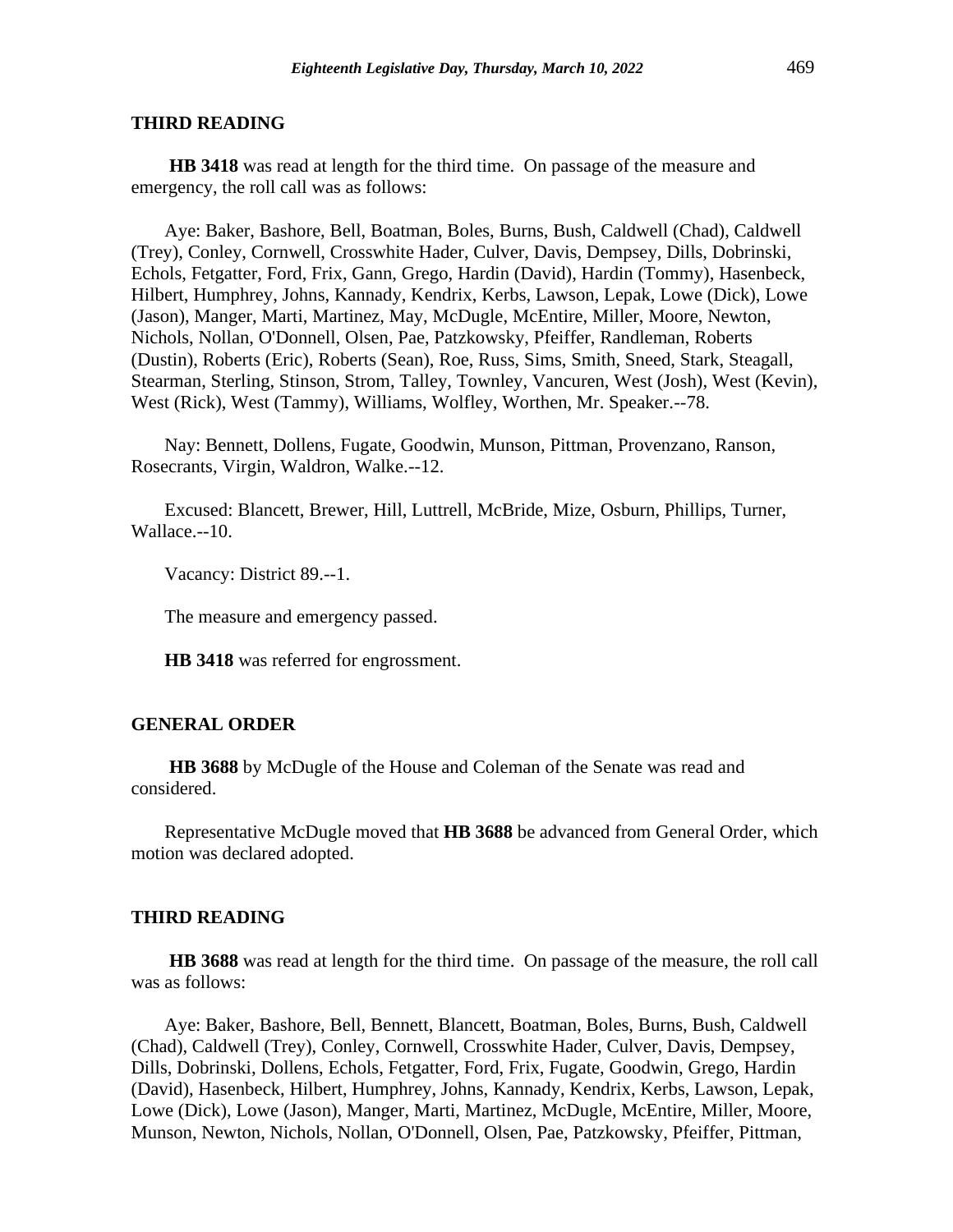Provenzano, Randleman, Ranson, Roberts (Dustin), Roberts (Eric), Roberts (Sean), Roe, Rosecrants, Russ, Sims, Smith, Sneed, Stark, Steagall, Stearman, Sterling, Stinson, Strom, Talley, Townley, Vancuren, Virgin, Waldron, Walke, West (Josh), West (Kevin), West (Tammy), Williams, Wolfley, Worthen, Mr. Speaker.--87.

Nay: Gann, Hardin (Tommy), West (Rick).--3.

Excused: Brewer, Hill, Luttrell, May, McBride, Mize, Osburn, Phillips, Turner, Wallace.--10.

Vacancy: District 89.--1.

The measure passed.

**HB 3688** was referred for engrossment.

#### **GENERAL ORDER**

**HB 3243** by Gann of the House and Daniels of the Senate was read and considered.

Coauthored by Representative(s) Crosswhite Hader

Representative Gann moved that **HB 3243** be advanced from General Order, which motion was declared adopted.

#### **THIRD READING**

**HB 3243** was read at length for the third time. On passage of the measure, the roll call was as follows:

Aye: Baker, Bashore, Bell, Bennett, Blancett, Boatman, Boles, Burns, Bush, Caldwell (Chad), Caldwell (Trey), Conley, Cornwell, Crosswhite Hader, Culver, Davis, Dempsey, Dills, Dobrinski, Dollens, Echols, Fetgatter, Ford, Frix, Fugate, Gann, Goodwin, Grego, Hardin (David), Hardin (Tommy), Hasenbeck, Hilbert, Humphrey, Johns, Kannady, Kendrix, Kerbs, Lawson, Lepak, Lowe (Dick), Lowe (Jason), Luttrell, Manger, Marti, Martinez, May, McEntire, Miller, Moore, Munson, Newton, Nichols, Nollan, O'Donnell, Olsen, Pae, Patzkowsky, Pfeiffer, Pittman, Provenzano, Randleman, Ranson, Roberts (Dustin), Roberts (Eric), Roberts (Sean), Roe, Rosecrants, Russ, Sims, Smith, Sneed, Stark, Steagall, Stearman, Sterling, Stinson, Strom, Talley, Townley, Vancuren, Virgin, Waldron, Walke, West (Josh), West (Kevin), West (Rick), West (Tammy), Williams, Wolfley, Worthen, Mr. Speaker.--91.

Excused: Brewer, Hill, McBride, McDugle, Mize, Osburn, Phillips, Turner, Wallace.--9.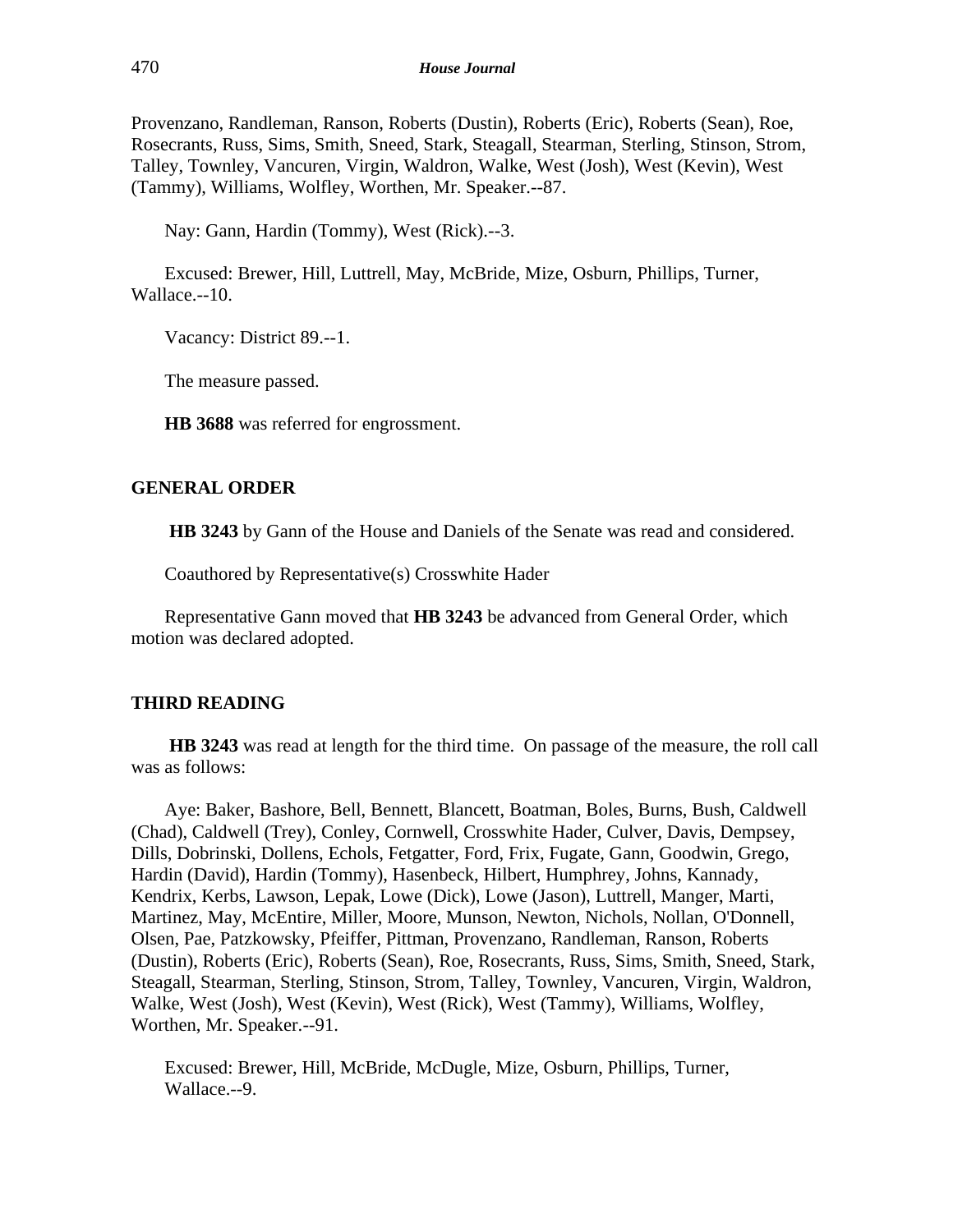Vacancy: District 89.--1.

The measure passed.

**HB 3243** was referred for engrossment.

# **GENERAL ORDER**

**HB 4210** by Boatman et al. of the House and Weaver of the Senate was read and considered.

Representative Martinez moved to amend **HB 4210** by striking the title, which amendment was declared adopted.

Representative Boatman moved that **HB 4210** be advanced from General Order, which motion was declared adopted.

# **THIRD READING**

**HB 4210** was read at length for the third time. On passage of the measure and emergency, the roll call was as follows:

Aye: Baker, Bashore, Bell, Bennett, Boatman, Boles, Burns, Bush, Caldwell (Chad), Caldwell (Trey), Conley, Cornwell, Crosswhite Hader, Culver, Davis, Dempsey, Dills, Dobrinski, Dollens, Echols, Fetgatter, Ford, Frix, Fugate, Gann, Goodwin, Grego, Hardin (David), Hardin (Tommy), Hasenbeck, Hilbert, Humphrey, Johns, Kannady, Kendrix, Kerbs, Lawson, Lepak, Lowe (Dick), Lowe (Jason), Luttrell, Manger, Marti, Martinez, May, McDugle, McEntire, Miller, Moore, Munson, Nichols, Nollan, O'Donnell, Olsen, Pae, Patzkowsky, Pfeiffer, Pittman, Provenzano, Randleman, Ranson, Roberts (Dustin), Roberts (Eric), Roberts (Sean), Roe, Rosecrants, Russ, Sims, Smith, Sneed, Stark, Steagall, Sterling, Stinson, Strom, Talley, Townley, Vancuren, Virgin, Waldron, Walke, Wallace, West (Josh), West (Kevin), West (Rick), West (Tammy), Williams, Wolfley, Worthen, Mr. Speaker.--90.

Nay: Stearman.--1.

Excused: Blancett, Brewer, Hill, McBride, Mize, Newton, Osburn, Phillips, Turner.--9.

Vacancy: District 89.--1.

The measure and emergency passed.

**HB 4210** was referred for engrossment.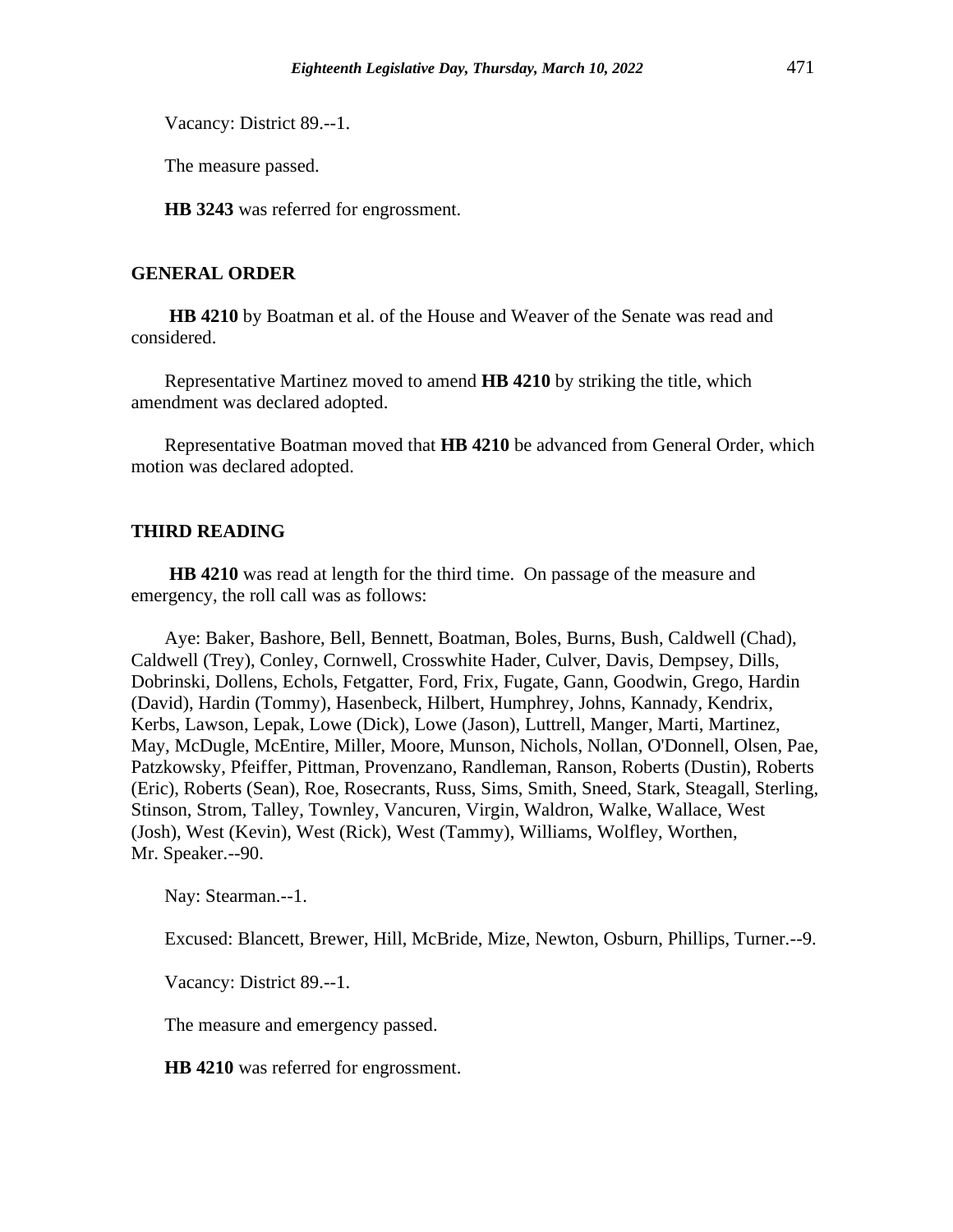**HB 3639** by Dempsey of the House and David of the Senate was read and considered.

Representative Martinez moved to amend **HB 3639** by striking the title, which amendment was declared adopted.

Representative Dempsey moved that **HB 3639** be advanced from General Order, which motion was declared adopted.

# **THIRD READING**

**HB 3639** was read at length for the third time. On passage of the measure and emergency, the roll call was as follows:

Aye: Baker, Bashore, Bell, Bennett, Blancett, Boatman, Boles, Burns, Bush, Caldwell (Chad), Caldwell (Trey), Cornwell, Crosswhite Hader, Culver, Davis, Dempsey, Dills, Dobrinski, Dollens, Echols, Fetgatter, Ford, Frix, Fugate, Gann, Goodwin, Grego, Hardin (David), Hardin (Tommy), Hasenbeck, Hilbert, Humphrey, Johns, Kendrix, Kerbs, Lawson, Lepak, Lowe (Dick), Lowe (Jason), Luttrell, Manger, Marti, Martinez, May, McDugle, McEntire, Miller, Moore, Munson, Newton, Nichols, Nollan, O'Donnell, Olsen, Pae, Patzkowsky, Pfeiffer, Pittman, Provenzano, Randleman, Ranson, Roberts (Dustin), Roberts (Eric), Roberts (Sean), Roe, Rosecrants, Russ, Sims, Smith, Sneed, Stark, Steagall, Stearman, Sterling, Stinson, Strom, Talley, Townley, Vancuren, Virgin, Waldron, Walke, West (Josh), West (Kevin), West (Rick), West (Tammy), Williams, Wolfley, Mr. Speaker.--89.

Excused: Brewer, Conley, Hill, Kannady, McBride, Mize, Osburn, Phillips, Turner, Wallace, Worthen.--11.

Vacancy: District 89.--1.

The measure and emergency passed.

**HB 3639** was referred for engrossment.

# **GENERAL ORDER**

**HB 3640** by Dempsey of the House and Murdock of the Senate was read and considered.

Representative Dempsey moved that **HB 3640** be advanced from General Order, which motion was declared adopted.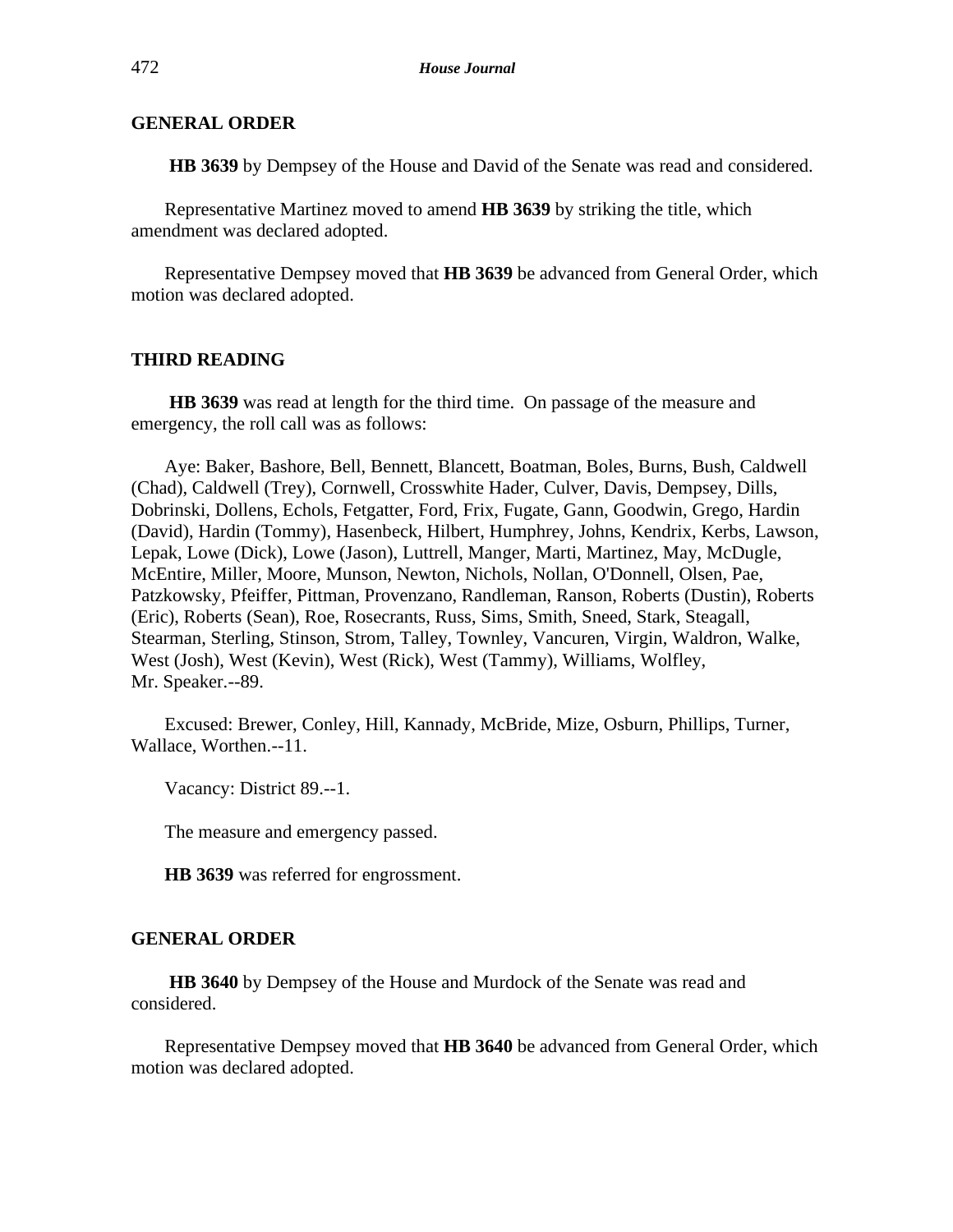#### **THIRD READING**

**HB 3640** was read at length for the third time. On passage of the measure and emergency, the roll call was as follows:

Aye: Baker, Bashore, Blancett, Boatman, Boles, Burns, Bush, Caldwell (Chad), Caldwell (Trey), Cornwell, Crosswhite Hader, Culver, Davis, Dempsey, Dills, Dobrinski, Echols, Fetgatter, Ford, Frix, Fugate, Gann, Grego, Hardin (David), Hardin (Tommy), Hasenbeck, Hilbert, Humphrey, Johns, Kannady, Kendrix, Kerbs, Lawson, Lepak, Lowe (Dick), Luttrell, Manger, Marti, Martinez, May, McDugle, McEntire, Miller, Moore, Newton, Nichols, Nollan, O'Donnell, Pae, Patzkowsky, Pfeiffer, Pittman, Randleman, Roberts (Dustin), Roberts (Eric), Sims, Smith, Sneed, Stark, Steagall, Sterling, Stinson, Strom, Talley, Townley, Vancuren, Waldron, Wallace, West (Josh), West (Kevin), West (Rick), West (Tammy), Williams, Wolfley, Mr. Speaker.--75.

Nay: Bell, Bennett, Dollens, Goodwin, Lowe (Jason), Munson, Olsen, Provenzano, Ranson, Roberts (Sean), Roe, Rosecrants, Russ, Stearman, Virgin.--15.

Excused: Brewer, Conley, Hill, McBride, Mize, Osburn, Phillips, Turner, Walke, Worthen.--10.

Vacancy: District 89.--1.

The measure and emergency passed.

**HB 3640** was referred for engrossment.

#### **GENERAL ORDER**

**SB 1084** by Thompson et al. of the Senate and Wallace et al. of the House was read and considered.

Representative Martinez moved adoption of the Joint Committee Report on **SB 1084**, which motion was declared adopted.

#### **THIRD READING**

**SB 1084** was read at length for the third time. On passage of the measure and emergency, the roll call was as follows:

Aye: Baker, Bashore, Bell, Bennett, Blancett, Boatman, Boles, Burns, Bush, Caldwell (Chad), Caldwell (Trey), Conley, Cornwell, Culver, Davis, Dempsey, Dills, Dobrinski, Dollens, Echols, Fetgatter, Ford, Frix, Fugate, Goodwin, Hasenbeck, Hilbert, Humphrey, Johns, Kendrix, Kerbs, Lawson, Lepak, Lowe (Dick), Lowe (Jason), Luttrell, Manger, Marti, Martinez, May, McEntire, Miller, Moore, Munson, Newton, Nichols, Nollan, O'Donnell, Patzkowsky, Pfeiffer, Pittman, Provenzano, Randleman, Ranson, Roberts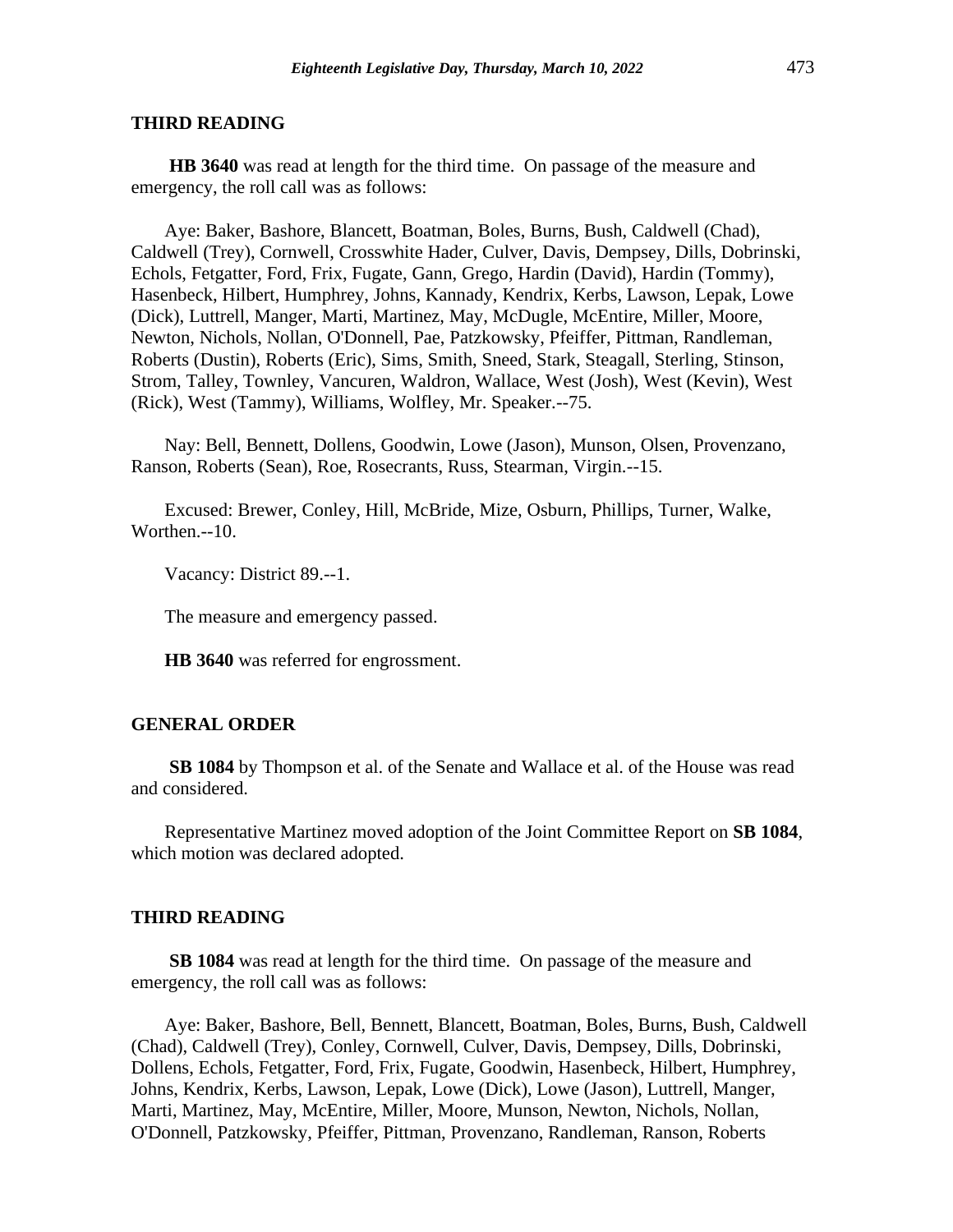(Dustin), Roberts (Eric), Roe, Rosecrants, Russ, Sims, Stark, Steagall, Sterling, Stinson, Talley, Townley, Vancuren, Virgin, Waldron, Wallace, West (Kevin), West (Tammy), Williams, Wolfley, Mr. Speaker.--75.

Nay: Crosswhite Hader, Gann, Grego, Hardin (David), Hardin (Tommy), Olsen, Roberts (Sean), Smith, Sneed, Stearman, Strom, West (Josh), West (Rick).--13.

Excused: Brewer, Hill, Kannady, McBride, McDugle, Mize, Osburn, Pae, Phillips, Turner, Walke, Worthen.--12.

Vacancy: District 89.--1.

The measure and emergency passed.

The Presiding Officer signed, in open session, Engrossed **SB 1084** and ordered same returned to the Honorable Senate.

#### **GENERAL ORDER**

**SB 1085** by Thompson et al. of the Senate and Wallace et al. of the House was read and considered.

Representative McEntire moved adoption of the Joint Committee Report on **SB 1085**, which motion was declared adopted.

#### **THIRD READING**

**SB 1085** was read at length for the third time. On passage of the measure and emergency, the roll call was as follows:

Aye: Baker, Bashore, Bell, Bennett, Blancett, Boatman, Boles, Burns, Bush, Caldwell (Chad), Caldwell (Trey), Conley, Cornwell, Culver, Davis, Dempsey, Dills, Dobrinski, Dollens, Echols, Fetgatter, Ford, Frix, Fugate, Goodwin, Grego, Hardin (Tommy), Hasenbeck, Hilbert, Humphrey, Johns, Kendrix, Kerbs, Lawson, Lepak, Lowe (Dick), Lowe (Jason), Luttrell, Manger, Marti, Martinez, May, McDugle, McEntire, Miller, Moore, Munson, Newton, Nichols, Nollan, O'Donnell, Patzkowsky, Pfeiffer, Pittman, Provenzano, Randleman, Ranson, Roberts (Dustin), Roberts (Eric), Roberts (Sean), Roe, Rosecrants, Russ, Sims, Smith, Sneed, Stark, Steagall, Sterling, Stinson, Strom, Talley, Townley, Turner, Vancuren, Virgin, Waldron, Walke, Wallace, West (Josh), West (Tammy), Williams, Wolfley, Mr. Speaker.--84.

Nay: Crosswhite Hader, Gann, Hardin (David), Olsen, Stearman, West (Kevin), West (Rick).--7.

Excused: Brewer, Hill, Kannady, McBride, Mize, Osburn, Pae, Phillips, Worthen.--9.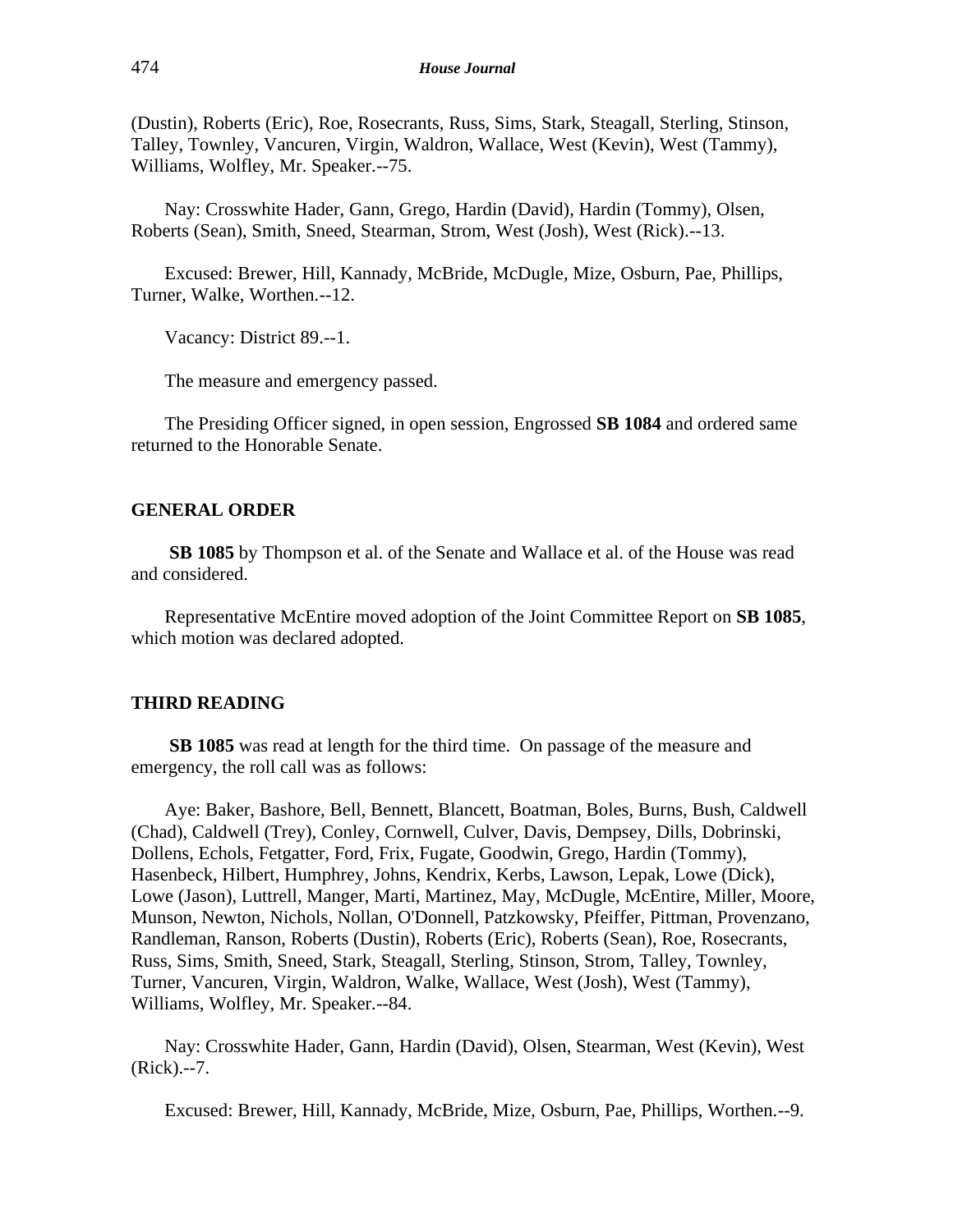Vacancy: District 89.--1.

The measure and emergency passed.

The Presiding Officer signed, in open session, Engrossed **SB 1085** and ordered same returned to the Honorable Senate.

#### **GENERAL ORDER**

**HB 4195** by Echols et al. of the House was read and considered.

Authored by Senator Pugh (principal Senate author)

Representative Echols moved to amend **HB 4195** by striking the title, the enacting clause, the entire bill and inserting in lieu thereof a floor substitute, which floor substitute was declared adopted.

Representative Echols moved that **HB 4195** be advanced from General Order, which motion was declared adopted.

#### **THIRD READING**

**HB 4195** was read at length for the third time. On passage of the measure, the roll call was as follows:

Aye: Baker, Bashore, Bell, Bennett, Blancett, Boatman, Boles, Bush, Caldwell (Trey), Conley, Cornwell, Culver, Davis, Dempsey, Dills, Dollens, Echols, Fetgatter, Ford, Frix, Fugate, Goodwin, Grego, Hardin (David), Hasenbeck, Hilbert, Humphrey, Johns, Kendrix, Kerbs, Lawson, Lepak, Lowe (Dick), Lowe (Jason), Luttrell, Manger, Marti, Martinez, May, Miller, Moore, Munson, Newton, Nichols, Nollan, O'Donnell, Olsen, Patzkowsky, Pfeiffer, Pittman, Provenzano, Randleman, Ranson, Roberts (Eric), Roberts (Sean), Roe, Rosecrants, Russ, Sims, Smith, Sneed, Stark, Steagall, Stearman, Sterling, Stinson, Strom, Talley, Townley, Turner, Vancuren, Virgin, Waldron, Walke, Wallace, West (Josh), West (Kevin), West (Tammy), Williams, Wolfley, Mr. Speaker.--81.

Nay: Caldwell (Chad), Crosswhite Hader, Gann, Hardin (Tommy), West (Rick).--5.

Excused: Brewer, Burns, Dobrinski, Hill, Kannady, McBride, McDugle, McEntire, Mize, Osburn, Pae, Phillips, Roberts (Dustin), Worthen.--14.

Vacancy: District 89.--1.

The measure passed.

**HB 4195** was referred for engrossment.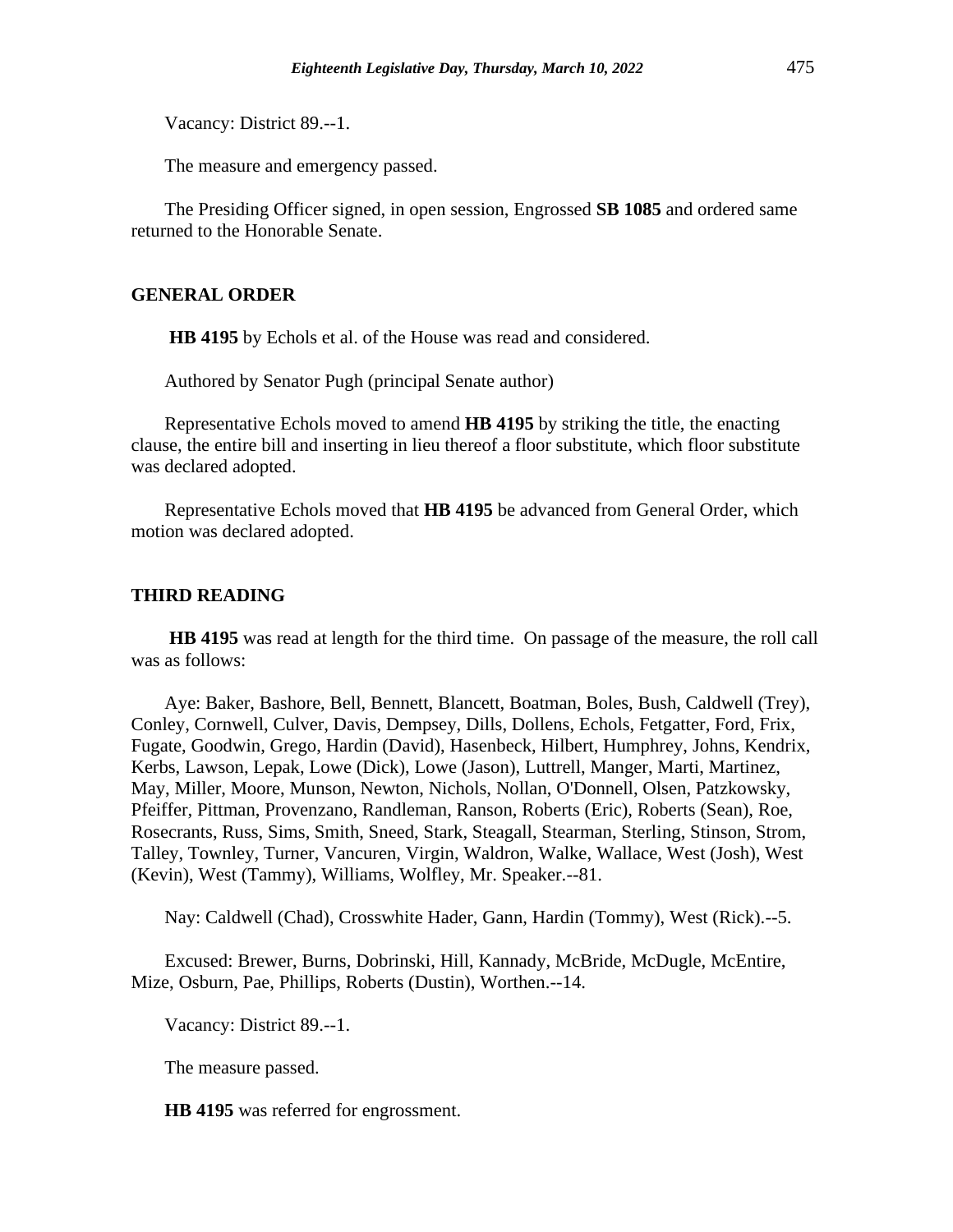**HB 4190** by Echols of the House was read and considered.

Authored by Senator David (principal Senate author)

Representative Martinez moved to amend **HB 4190** by striking the title, which amendment was declared adopted.

Representative Echols moved that **HB 4190** be advanced from General Order, which motion was declared adopted.

# **THIRD READING**

**HB 4190** was read at length for the third time. On passage of the measure, the roll call was as follows:

Aye: Baker, Bashore, Bell, Bennett, Blancett, Boatman, Boles, Burns, Bush, Caldwell (Chad), Caldwell (Trey), Conley, Cornwell, Culver, Davis, Dempsey, Dills, Dobrinski, Dollens, Echols, Fetgatter, Ford, Frix, Fugate, Goodwin, Grego, Hardin (David), Hasenbeck, Hilbert, Humphrey, Johns, Kendrix, Kerbs, Lawson, Lepak, Lowe (Dick), Lowe (Jason), Luttrell, Manger, Marti, Martinez, May, McEntire, Miller, Moore, Munson, Newton, Nichols, Nollan, O'Donnell, Olsen, Patzkowsky, Pfeiffer, Pittman, Provenzano, Randleman, Ranson, Roberts (Dustin), Roberts (Eric), Roberts (Sean), Roe, Rosecrants, Russ, Sims, Smith, Sneed, Stark, Steagall, Sterling, Stinson, Strom, Talley, Townley, Turner, Vancuren, Virgin, Waldron, Walke, Wallace, West (Josh), West (Tammy), Wolfley, Worthen, Mr. Speaker.--84.

Nay: Crosswhite Hader, Gann, Hardin (Tommy), Stearman, West (Kevin), West (Rick), Williams.--7.

Excused: Brewer, Hill, Kannady, McBride, McDugle, Mize, Osburn, Pae, Phillips.--9.

Vacancy: District 89.--1.

The measure passed.

**HB 4190** was referred for engrossment.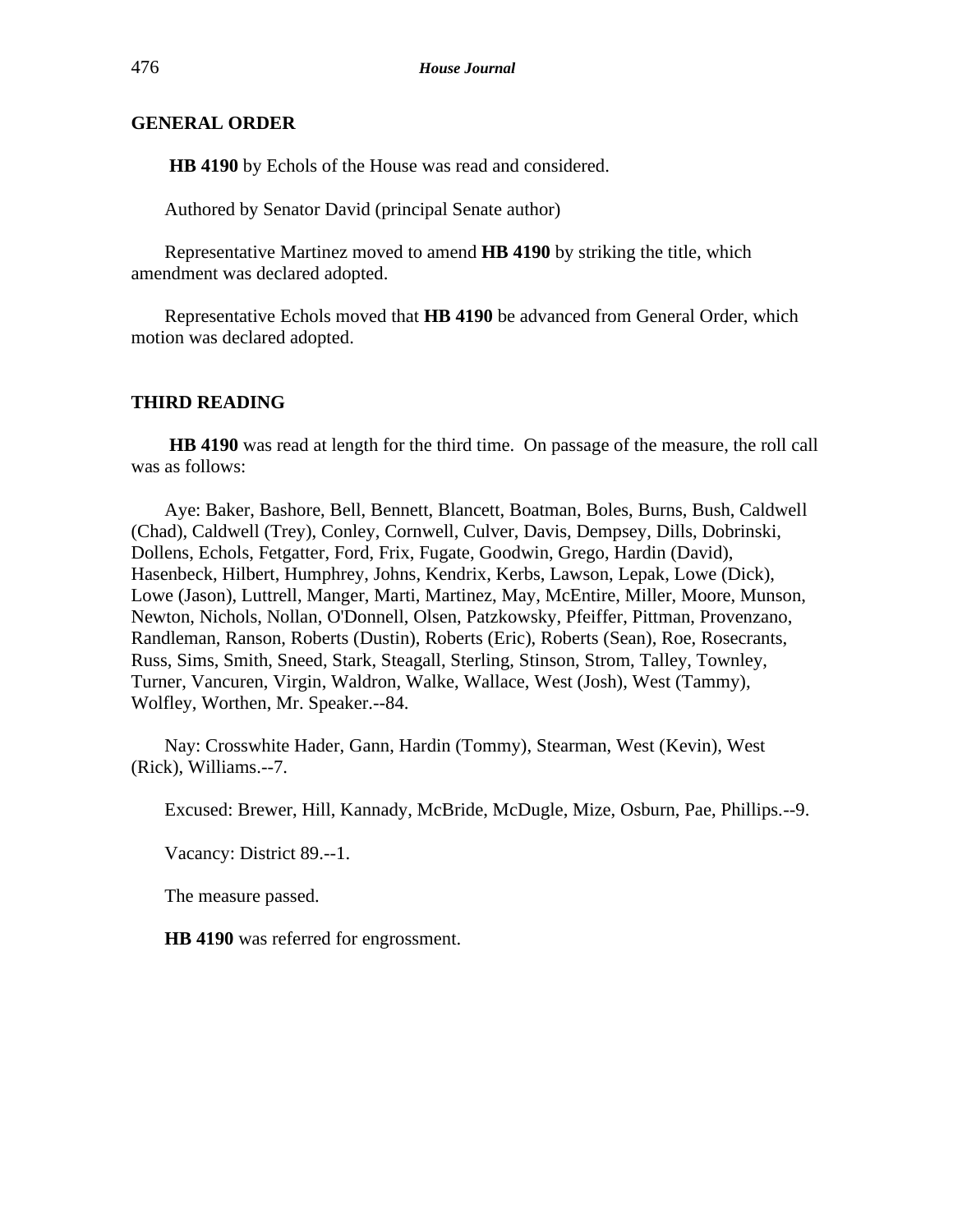## **MESSAGES FROM THE SENATE**

Announcing the passage of **SBs 80, 217, 401, 615, 626, 956, 974, 976, 1136, 1371, 1455, 1464, 1524, 1529, 1549, 1598, 1600, 1602, 1605, 1620** and **1667**. The above measures were introduced and read for the first time.

**SB 80** − By Dossett (J.J.) of the Senate and Ford of the House.

An Act relating to professions and occupations; amending 59 O.S. 2021, Section 1750.4, which relates to required licenses; modifying requirements; requiring unarmed security guards to obtain a certain license; prohibiting certain persons from operating as unarmed security guards; and providing an effective date.

**SB 217** − By Howard of the Senate and Moore of the House.

An Act relating to the Oklahoma Juvenile Code; amending 10A O.S. 2021, Sections 2-5-201, 2-5-202, 2-5-203, 2-5-204, and 2-5-205, which relate to the Youthful Offender Act; removing obsolete implementation date; modifying definitions; stating legislative intent; prohibiting requirement for disclosure of certain information; providing exception; requiring district attorney to provide certain information to the Office of Juvenile Affairs for certification study; requiring person to be charged or prosecuted as an adult under certain circumstances; modifying requirements and procedures for charging as a juvenile delinquent; modifying requirements and procedures for charging as a youthful offender or adult; modifying procedures for appointment of counsel; specifying eligibility for youthful offender status upon commission of certain crimes; specifying procedures for charging person as youthful offender or as an adult; establishing certain presumption; allowing waiver of certain preliminary hearing within specified time period; prohibiting adult sentence under certain circumstances; providing for waiver of certain right under certain circumstances; modifying procedures for certification as a juvenile; establishing procedures for motions for certification as a juvenile; requiring certification study; allowing waiver of certain study; authorizing fee for completion of certain study; requiring court to consider certain guidelines; requiring written order for decision on certain motion; authorizing appeal of certain order to the Court of Criminal Appeals; prohibiting review by trial court of certain certification order; establishing procedures for motions for imposition of adult sentence; requiring certification study; allowing waiver of certain study; authorizing fee for completion of certain study; requiring court to consider certain guidelines; specifying burden of proof for establishing eligibility for imposition of adult sentence; requiring written order for decision on certain motion; authorizing appeal of certain order to the Court of Criminal Appeals; prohibiting review by trial court of certain order; establishing requirements for imposition of sentence for youthful offender; specifying placement options for youthful offender; prohibiting certain sentence from exceeding maximum term; requiring certain filing; requiring rehabilitation plan upon certain placement; specifying required contents of rehabilitation plan; establishing procedures for certain review hearings; requiring certain notice; authorizing certain actions by the court at certain review hearings; requiring certain hearing prior to eighteenth birthday of youthful offender; requiring court to make certain determinations; authorizing extension of jurisdiction under certain circumstances; providing for final disposition of youthful offender; authorizing appeal of certain order to the Court of Criminal Appeals; defining terms; establishing procedures for transfer of youthful offender to the custody of the Department of Corrections; specifying burden of proof for certain finding; requiring written order for certain transfer; requiring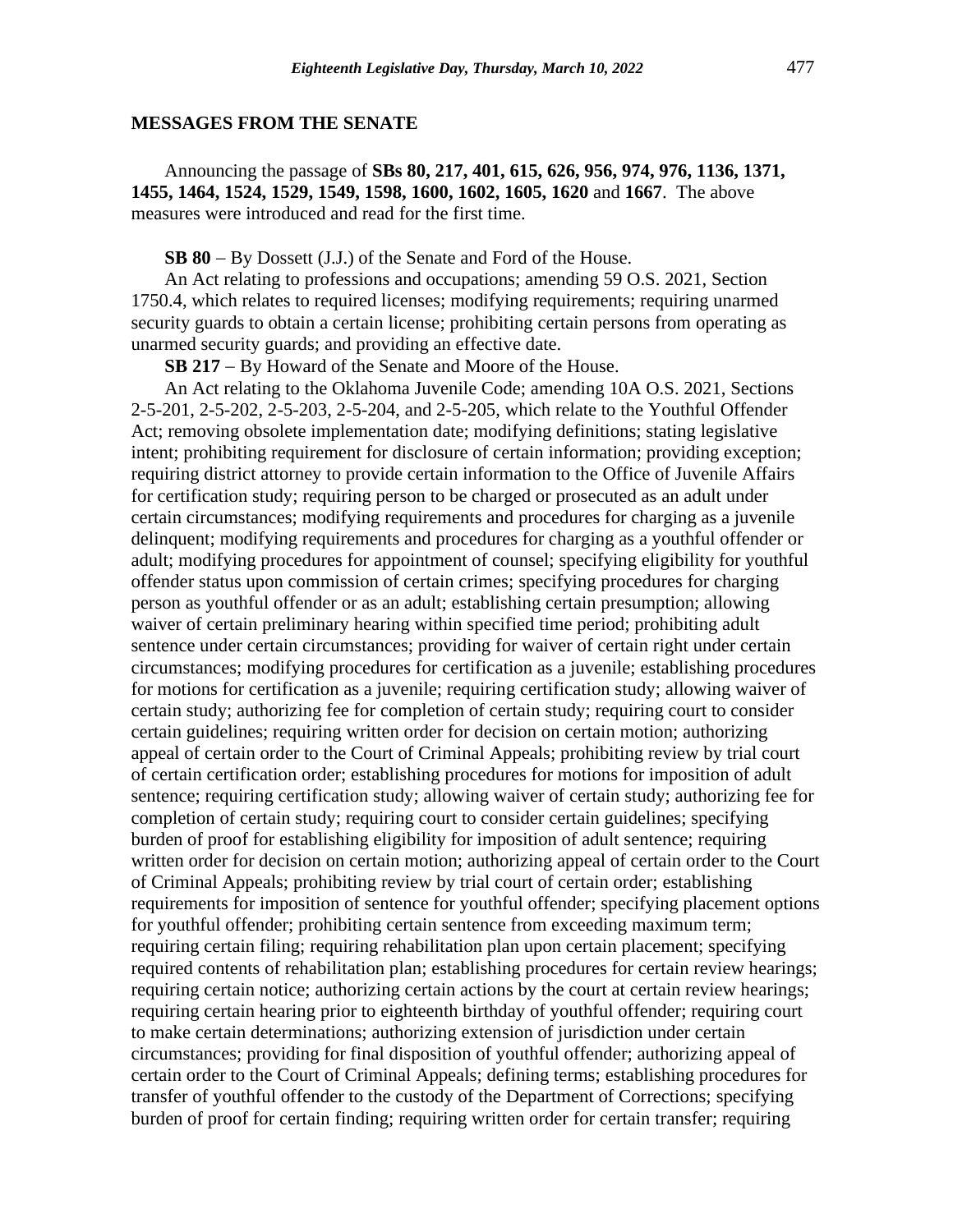certain transfer order to be recorded as an adult conviction; requiring court to provide certain information to Department of Corrections upon transfer of custody of a youthful offender; providing for application of certain credits; establishing procedures for certain expungement; defining term; amending 10A O.S. 2021, Sections 2-5-212 and 2-5-213, which relate to the Youthful Offender Act; clarifying authority of the Office of Juvenile Affairs for custody of youthful offender; clarifying authority of court for certain reintegration; conforming language for certain adjudications; modifying statutory references; repealing 10A O.S. 2021, Sections 2-5-206, 2-5-207, 2-5-208, 2-5-209, and 2-5-210, which relate to the Youthful Offender Act; providing for codification; and providing an effective date.

**SB 401** − By Pugh, Jett, Stephens and Stanley of the Senate and Martinez of the House.

An Act relating to income tax adjustments; amending 68 O.S. 2021, Section 2358, which relates to determination of taxable income; modifying exemption for military retirement benefits.

**SB 615** − By Bullard, Bergstrom, Jett and Merrick of the Senate and Williams of the House.

[ schools - sex education curriculum and materials - be available for inspection superintendent or designee to approve all curriculum and materials to be used for certain matters - certain prior written notification - effective date - emergency ]

**SB 626** − By Bullard of the Senate and Randleman of the House.

An Act relating to students; allowing the parent or legal guardian of a student to disclose to a school whether the student has received certain mental health services from certain facility within certain time period; defining term; requiring designated school personnel to hold certain meeting within certain time period after disclosure to determine whether accommodations are needed; requiring certain disclosure to comply with certain acts; providing for promulgation of rules; amending 43A O.S. 2021, Section 5-513, which relates to discharge plans of certain minors; requiring certain notification upon discharge of minor from certain treatment; providing for codification; providing an effective date; and declaring an emergency.

**SB 956** − By Boren of the Senate and Caldwell (Trey) of the House.

An Act relating to levy on property; amending 12 O.S. 2021, Section 759, which relates to appraisement of property; authorizing alternative method of valuation of property under certain circumstances; allowing sheriff to collect certain administrative fee; and providing an effective date.

**SB 974** − By Weaver of the Senate and Pae of the House.

An Act relating to criminal prosecutions; amending 22 O.S. 2021, Section 152, which relates to statute of limitations; clarifying applicability of exceptions and definition; modifying statute of limitations for certain offense; and providing an effective date.

**SB 976** − By Murdock of the Senate and Hardin (David) of the House.

An Act relating to sheriff sales; amending 12 O.S. 2021, Section 769, which relates to place of sale; authorizing public auction to be held through specified methods; requiring certain notice; updating statutory language; and declaring an emergency.

**SB 1136** − By Rosino of the Senate and McEntire of the House.

An Act relating to crime and punishment; amending 21 O.S. 2021, Section 650.8, which relates to felony assault, battery or assault and battery upon employee of facility; allowing for certain felony offense; and providing an effective date.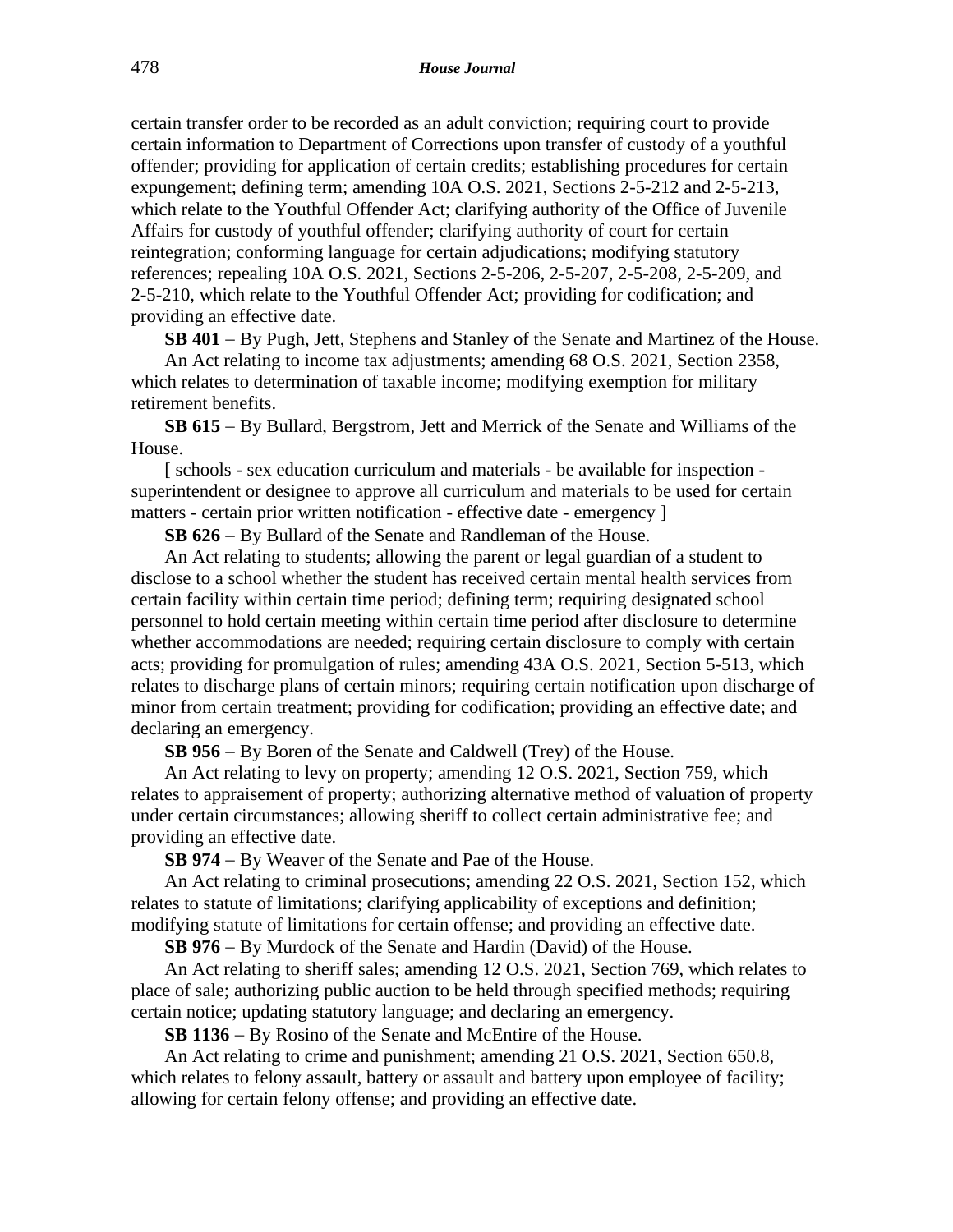**SB 1371** − By Quinn of the Senate and Pfeiffer of the House.

An Act relating to the Oklahoma Central Purchasing Act; amending 74 O.S. 2021, Section 85.7, which relates to competitive bidding procedures; modifying certain exceptions; and providing an effective date.

**SB 1455** − By Daniels and Rogers of the Senate and Moore of the House.

An Act relating to the Administrative Procedures Act; requiring a court or an administrative hearing officer to provide de novo interpretation of statute, rule, or other document; establishing guidelines for court interpretation of statute, rule, or other document in certain actions; providing for codification; and providing an effective date.

**SB 1464** − By Hicks, Montgomery and Garvin of the Senate and Strom, Munson and Ranson of the House.

An Act relating to public health; amending 63 O.S. 2021, Section 1-533, which relates to educational and newborn screening programs; requiring list of disorders to be identical to the federal Recommended Uniform Screening Panel to extent practicable; and providing an effective date.

**SB 1524** − By Taylor of the Senate and Echols of the House.

[ Production Revenue Standards Act - payment of proceeds - division or transfer order - process for remitting payment - effective date ]

**SB 1529** − By Leewright of the Senate and Dobrinski of the House.

An Act relating to the Oklahoma Municipal Power Authority Act; amending 11 O.S. 2021, Section 24-104, which relates to members; removing certain time restraint; updating statutory language; amending 11 O.S. 2021, Section 24-105, which relates to definitions; modifying definitions; amending 11 O.S. 2021, Section 24-107, which relates to powers, rights, and privileges of Authority; updating statutory language; removing certain entities to which the Authority may not sell output; removing requirement that the Authority be subject to the Competitive Bidding Act; amending 11 O.S. 2021, Section 24-116, which relates to meetings and records; updating statutory reference; amending 11 O.S. 2021, Section 24-117, which relates to construction; modifying certain construction; repealing 11 O.S. 2021, Section 24-105.1, which relates to joint interest in electric generation project; repealing 11 O.S. 2021, Section 24-114, which relates to acquisition and construction contracts; repealing 11 O.S. 2021, Section 24-120, which relates to personnel to be included in unclassified service; updating statutory references; and providing an effective date.

**SB 1549** − By Thompson of the Senate and Phillips of the House.

An Act relating to state agencies; requiring certain third-party evaluation of agency processes; requiring report upon completion of evaluation; directing distribution of report; providing for codification; and providing an effective date.

**SB 1598** − By Simpson of the Senate and Townley of the House.

[ veterans centers - legal description of property - effective date ]

**SB 1600** − By Hall of the Senate and Kerbs of the House.

[ driver licenses - certain retention of fees -emergency ]

**SB 1602** − By Hall of the Senate and Kerbs of the House.

An Act relating to motor license agents; amending 47 O.S. 2021, Section 1132A, which relates to registration renewals; modifying certain inclusion; modifying allowance fee retention; updating statutory language; and declaring an emergency.